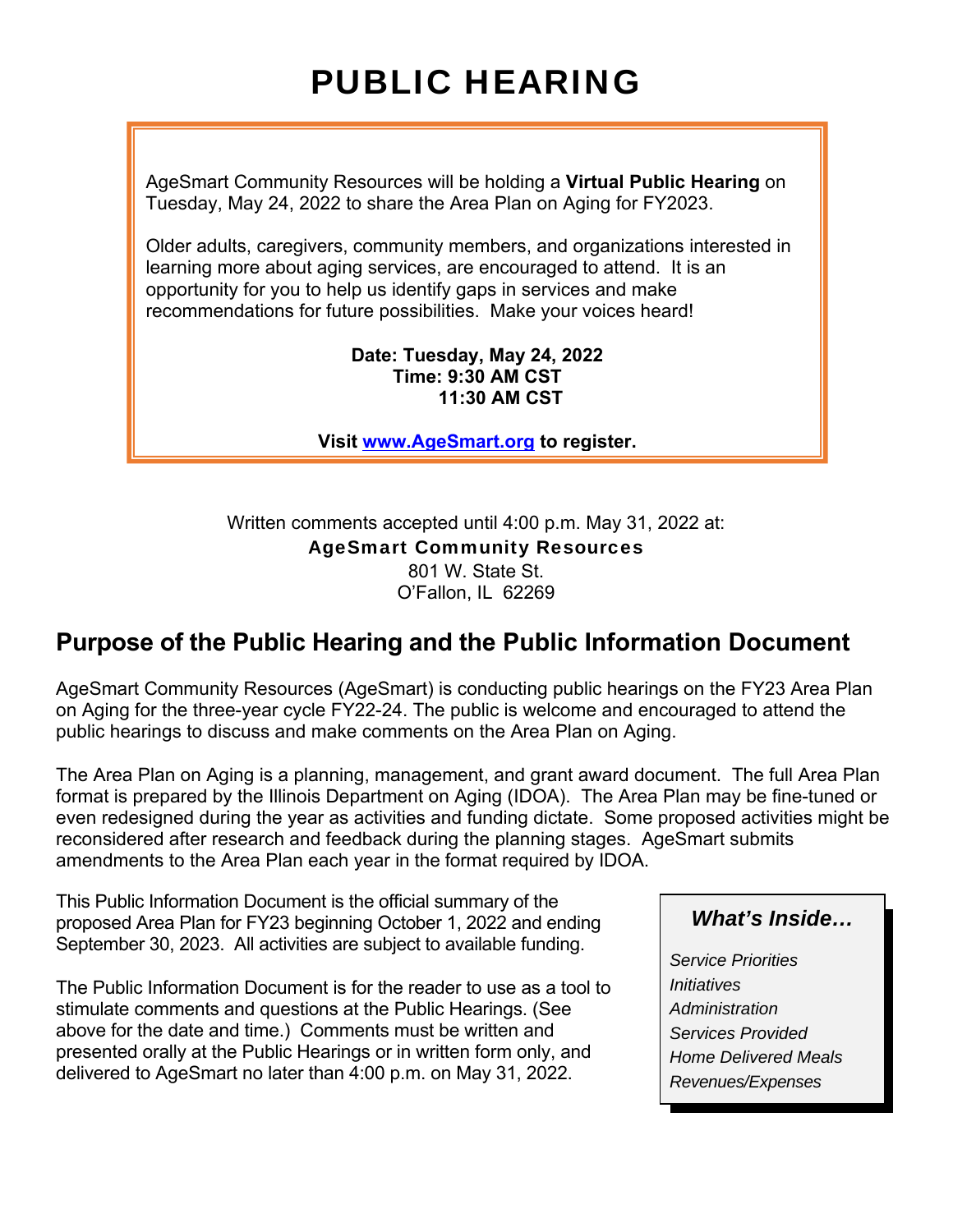# Planning and Service Area (PSA) 08



In accordance with the Federal Older Americans Act regulations, the Illinois Department on Aging has divided Illinois into 13 Planning and Service Areas. The 13 Planning and Service Areas in Illinois are each managed and served by an Area Agency on Aging. AgeSmart is a nonprofit organization serving the seven counties in Southwestern Illinois highlighted above.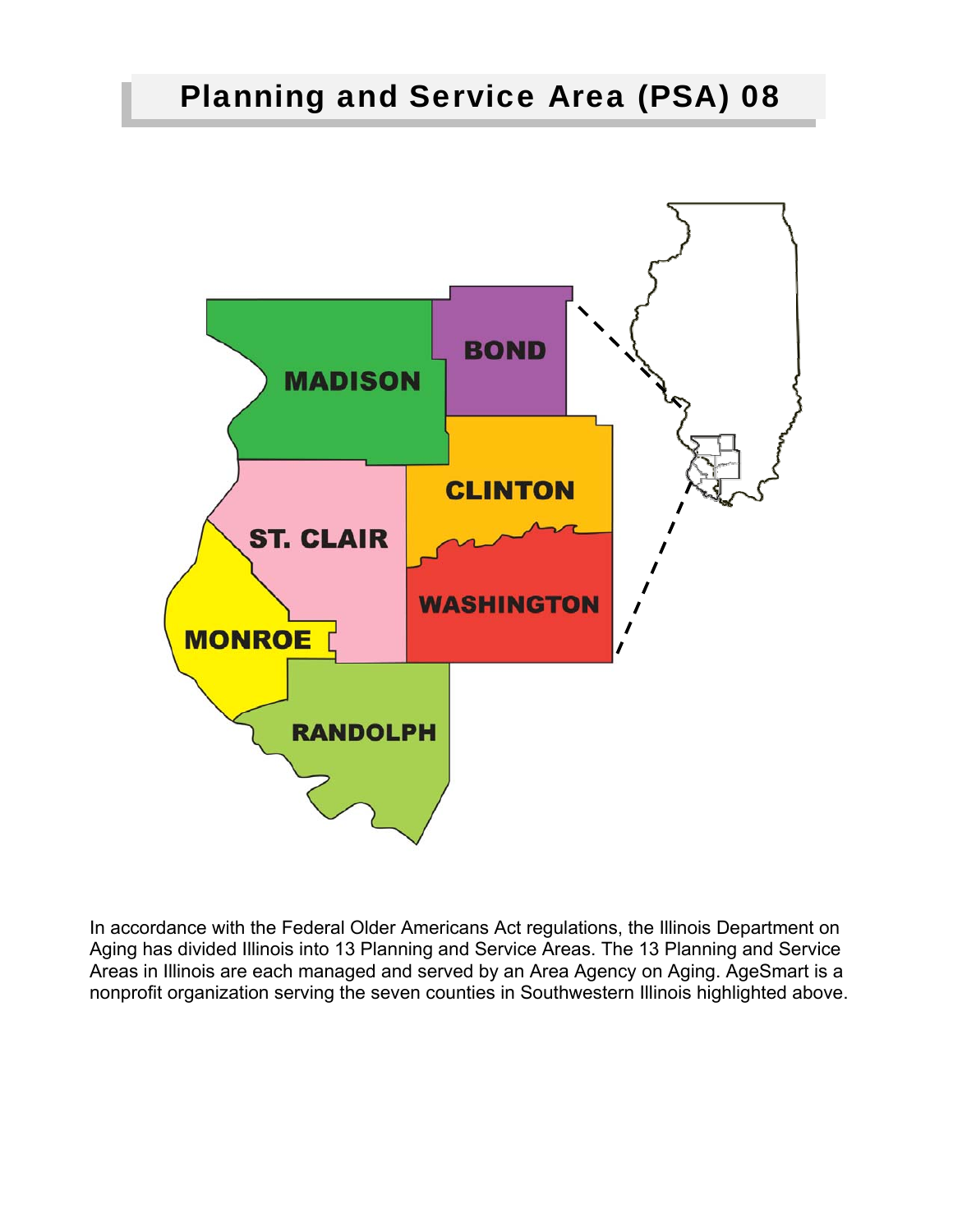# The Aging Network

In 1965, Congress enacted the Older Americans Act (OAA) in response to concern by policymakers about a lack of community social services for older persons. The Act created an interconnected structure of agencies and services known as the National Aging Network.

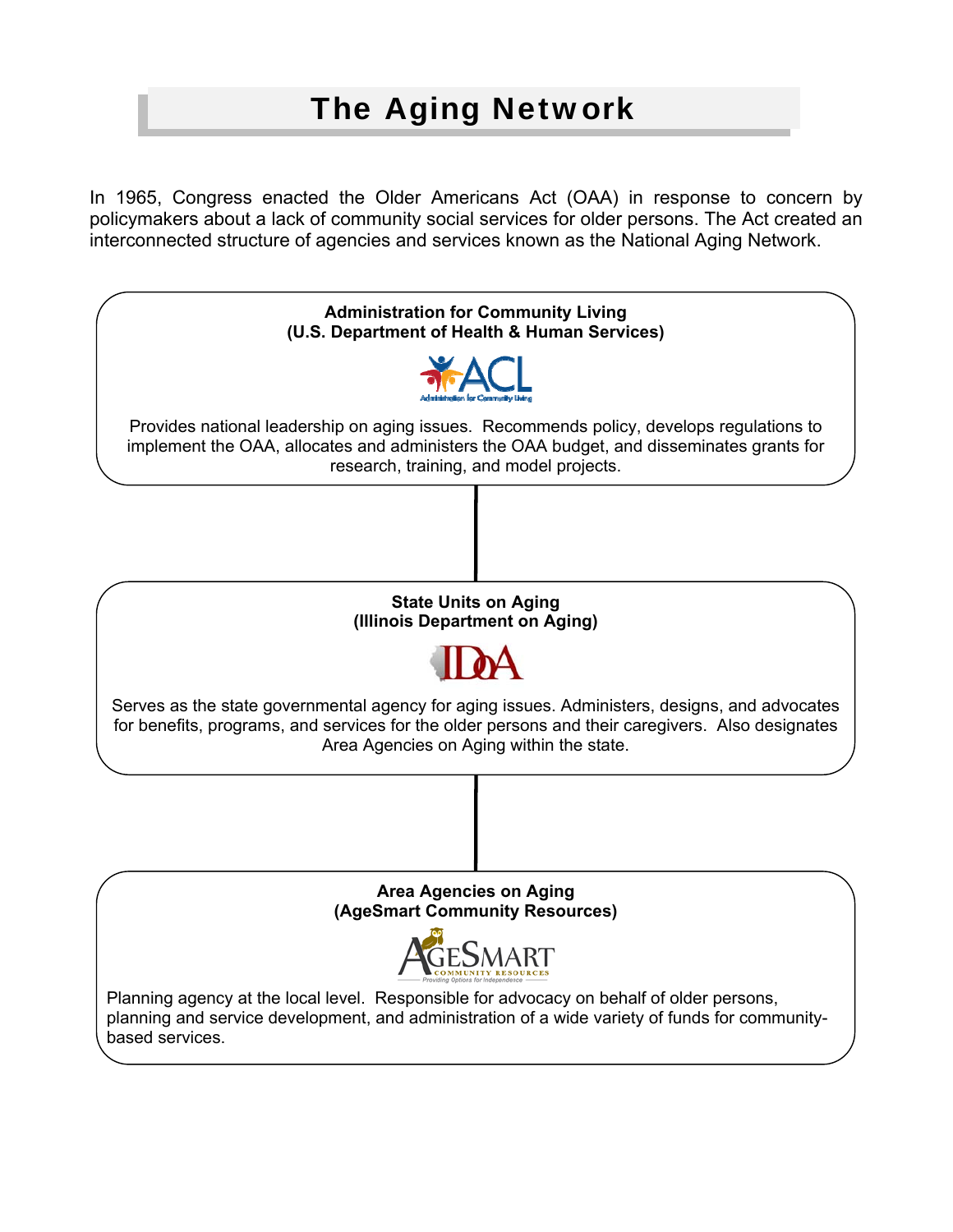#### Our Mission

AgeSmart enhances the lives of older adults, persons with disabilities and veterans through advocacy, action, and answers on aging.

### Who We Are

AgeSmart is an **independent non-profit** organization and is one of over 600 Area Agencies on Aging across the country authorized by the Amended Federal Older Americans Act (OAA) to plan and administer services to persons aged 60 and older, their caregivers, and grandparents raising grandchildren. AgeSmart is one of 13 Area Agencies in Illinois authorized by the Illinois Act on Aging and designated by the Illinois Department on Aging.

AgeSmart plans, coordinates, and acts as an advocate for the development of a comprehensive service delivery system for over 150,000 individuals aged 60 and older in Planning and Service Area 08 (PSA). The PSA is comprised of two high-density counties (Madison and St. Clair) and five low-density\* counties (Bond, Clinton, Monroe, Randolph and Washington), two of which are rural (Randolph and Washington). *\*Low Density: Community with population under 5,000* 

#### FY22 Board of Directors

An eleven-member Board of Directors governs AgeSmart chaired by Michael Niermann of Madison County, IL. The Board sets policy and makes decisions about programs and funding distribution. Over 60% of the Board members are over the age of 60.

| Rita BoydRandolph County         |  |
|----------------------------------|--|
| Terrance Duncan St. Clair County |  |
| Eugene DunkleyBond County        |  |
|                                  |  |
| Donna Frederick  Monroe County   |  |
| Rafael Him Clinton County        |  |
| Barbara Johnson  Clinton County  |  |
| Klay Tiemann* Randolph County    |  |
| Connie Turner  Monroe County     |  |
| Linette Warnecke  Madison County |  |
| Steven Wolf  St. Clair County    |  |
|                                  |  |

*\*President* 

### FY22 Advisory Council

A thirteen-member Advisory Council is led by Larry McLean of St. Clair County, IL. The Council advises AgeSmart on assessing the needs of older adults and their caregivers and makes recommendation on service priorities.

| Angela Banks   | Dorene Hoosman         |
|----------------|------------------------|
| Kelly Barbeau  | Bhagya Kolli           |
| Connie Barre   | Larry McLean*          |
| Deborah Carter | Erin McNamara-Stafford |
| Venita Dixon   | <b>Cheryn Sutton</b>   |
| Judy Hevner    | Lori Vernier           |
| Cindy Hill     |                        |

 *\*Chairman*

#### FY22 Staff

| Chris Fulton Community-Based Services Manager |
|-----------------------------------------------|
|                                               |
|                                               |
| Taylor GrimmProgram Compliance Specialist     |
|                                               |
| Abigail Lagermann Administrative Assistant    |
|                                               |
|                                               |
| Chelsie StevensProgram Compliance Specialist  |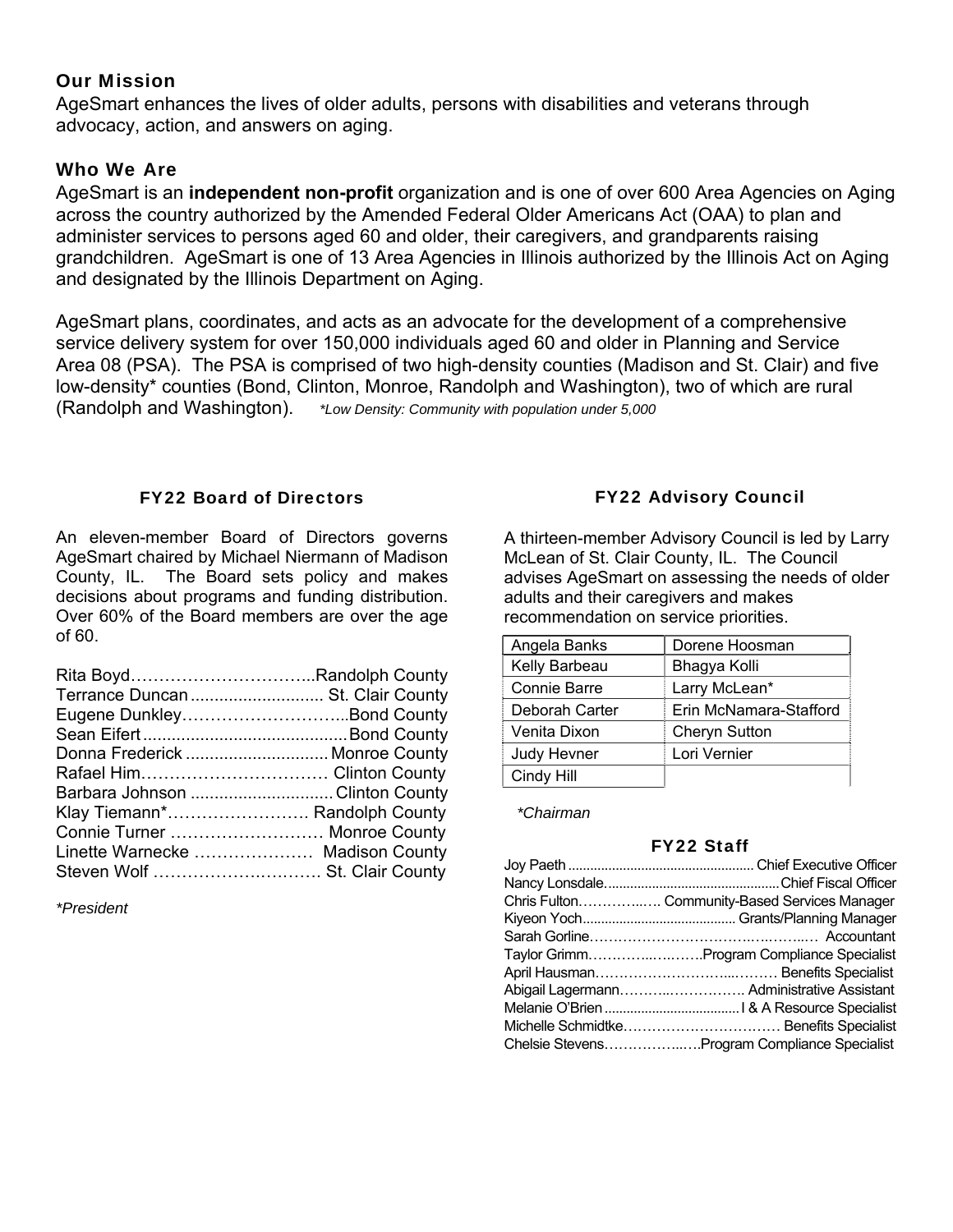# FY23 Grantees

**AA Bond County Senior Citizens Center, Inc.**  Greenville, IL

(618) 664-1465

**Centerstone**  Alton, IL (618) 462-2331 ext.412

**Children's Home & Aid**  Granite City, IL (618) 452-8900

#### **AA Clinton County Collaborative**

 Carlyle, IL (618) 594-2321 New Baden 618-224-9913 Trenton 618-224-9913

**AA Collinsville Faith in Action**  Collinsville, IL (618) 344-8080

#### **Edwardsville/Glen Carbon-Faith in Action**  Edwardsville, IL

(618) 692-0480

#### AA Health Visions

 East St. Louis, IL (618) 271-7000

**Human Support Services**  Waterloo, IL 618-939-4444 ext 1220

#### **Land of Lincoln Legal Aid**

 East St. Louis, IL S*enior Citizens Legal Services Project*  (618) 398-0958 ext.2236

**Lessie Bates Davis Neighborhood House**  East St. Louis, IL (618) 271-2522

**Mascoutah Senior Services Program**  Mascoutah, IL (618) 566-8758

**Millstadt Township Senior Services**  Millstadt, IL (618) 476-3731

AA Northeastern Randolph **County Senior Services, Inc.**  Sparta, IL (618) 443-4020

AA Senior Services Plus, Inc. Alton, IL (618) 465-3298

> **South Central Illinois Mass Transit District**  Centralia, IL (618) 532-8076

**SWIC Programs & Services for Older Persons (PSOP)**  Belleville, IL (618) 234-4410

**St. John's Community Care Collinsville** 618-344-5008

**Southwestern Illinois Visiting Nurse Association**  Swansea, IL (618) 236-5863

**The Oasis Institute**  St. Louis, MO (314) 862-2933

**Village of Steeleville**  Steeleville, IL (618) 965-3134 ext.5

**Washington County Senior Services, Inc.**  Okawville, IL (618) 243-6533

**Western Egyptian Economic Opportunity Council**  Steeleville, IL (618) 965-3458 *Waterloo Senior Center*  Waterloo, IL (618) 939-8880 *Chester Senior Center*  Chester, IL (618) 826-5108



| <b>Centers for Independent Living</b> |                |                |  |  |
|---------------------------------------|----------------|----------------|--|--|
| <b>IMPACT</b>                         | LINC           | <b>OFACIL</b>  |  |  |
| Alton. IL                             | Belleville, IL | Mt. Vernon. IL |  |  |
| 618-462-1411                          | 618-235-9988   | 618-244-9212   |  |  |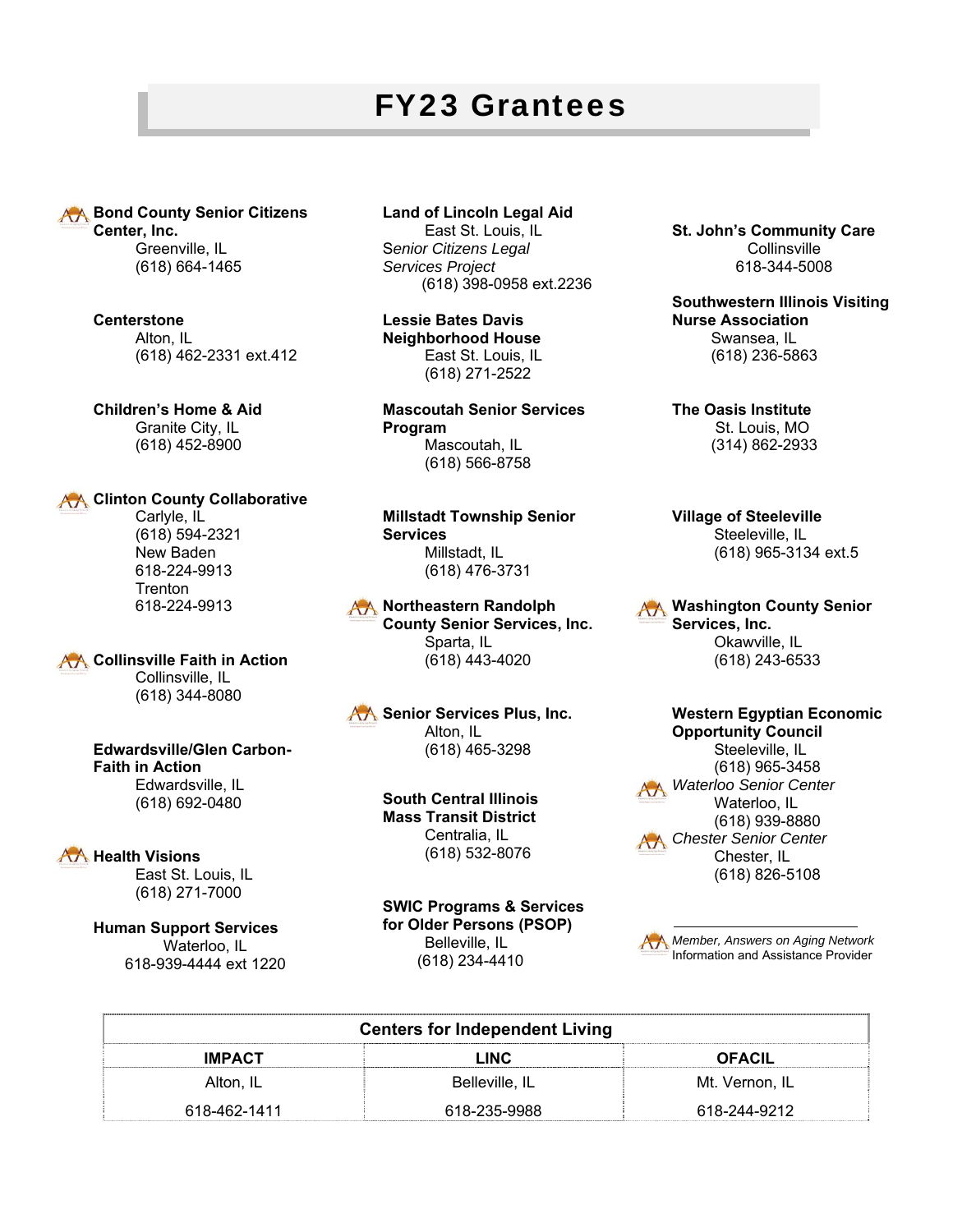# Area Plan on Aging

## **Planning Process**

AgeSmart assesses service needs of older adults in the seven-county region every three years as a part of the planning process and establishes a priority service list annually. The service priorities reflect those services found to be the greatest need for those older adults in the planning and service area (PSA). A variety of methods are used to identify the needs of older adults, caregivers, and grandparents raising grandchildren in the PSA as outlined below.

- Studying national trends and reports on the needs of older adults, caregivers and grandparents raising grandchildren
- Analyzing U.S. and local census data and other relevant demographic statistics
- Analyzing service utilization using National Aging Program Information System and Enhanced Services Program
- Collecting community input through surveys

AgeSmart presents the findings from the assessments to AgeSmart's Board of Directors and Advisory Council to establish service priorities and develop new programs. Through monitoring efforts, open dialogue with service providers, and contact with the public, AgeSmart gathers information to make nuanced or significant changes in programs within the planning cycle. The service priorities reflect those services found to be the greatest need for the older adults and their caregivers in the region.

| County             | Total 60+ | 60+ Poverty | 60+ Minority | $60+$ Live<br>Alone | $75+$   |
|--------------------|-----------|-------------|--------------|---------------------|---------|
| Bond               | 4,363     | 308         | 211          | 1,045               | 1,379   |
| Clinton            | 9,384     | 809         | 297          | 2,235               | 3,004   |
| Madison            | 65,070    | 4,847       | 5,259        | 16,540              | 19,955  |
| Monroe             | 9,102     | 506         | 196          | 1,660               | 2,762   |
| Randolph           | 8,347     | 622         | 393          | 2,095               | 2,812   |
| St. Clair          | 60,295    | 5,482       | 17,103       | 15,065              | 17,712  |
| Washington         | 3,954     | 185         | 68           | 935                 | 1,337   |
| <b>PSA TOTAL</b>   | 160,515   | 12,759      | 23,527       | 39,575              | 48,961  |
| <b>STATE TOTAL</b> | 2,852,208 | 241,486     | 781,376      | 669,050             | 866,759 |

#### **2019 Population Estimates for PSA 8**

(2019 Census Population Estimates)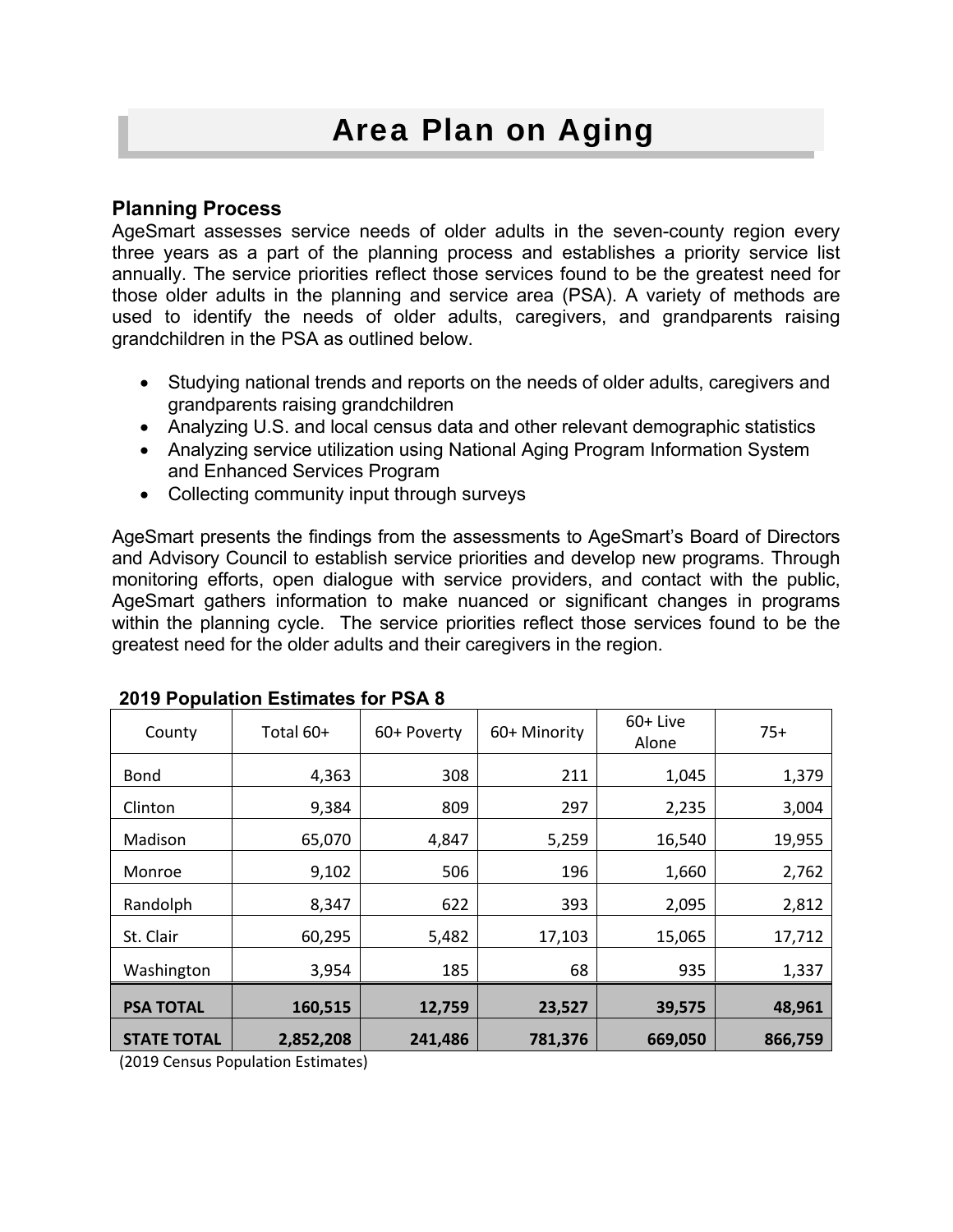## **Summary of the Needs Assessment for FY22-24 Area Plan**

In November 2020, AgeSmart began distributing Older Adults Needs Survey throughout its seven-county region. A paper survey was disseminated to 230 older adults, which included curbside meals participants at twelve (12) senior centers and residents of four (4) senior apartments in St. Clair County. Responses from the surveys were entered in Google Form for analysis.

AgeSmart also conducted an online Community Needs Survey targeting local professionals serving older adults to help identify gaps in the services. Eighty-eight individuals from different sectors of the community participated in the survey. The survey helped us better understand the needs of older adults in our planning and service area and identify the activities and programs needed in the communities.

In addition to the Older Adults Needs Survey, AgeSmart also surveyed family caregivers to learn about the challenges and needs of the caregivers we serve. Fifty-three caregivers responded to the online survey. Further insight was obtained from a virtual caregiver conversation that was hosted by AgeSmart in January 2021.

The surveys were conducted for two months and closed in January 2021. The services proposed in the FY22-24 Area Plan reflect the needs of older adults identified from these surveys.

AgeSmart also reviewed the data from the FY20 Consumer Surveys that were collected during the service delivery by Information & Assistance (I&A) Providers throughout the seven-county region. A total of 867 older adults participated in the survey. Special attention was given to responses to "What services would help you stay independent and help you age well?". Eighty respondents answered this open-ended question.

Other methods to assess the needs of older adults, family caregivers, and grandparents raising grandchildren (GRG) include:

- Regular communication with caregivers who participate in respite program and conversation about their support needs
- Collecting information about gaps in services and consumer needs through I&A and Options Counseling
- Analysis of GRG gap filling service trends to identify needs and resources available
- Consult local groups and experts on the needs of older adults in the community

AgeSmart is also working with the Illinois Department on Aging and local organizations to help communities become Dementia Friendly and better support those individuals with cognitive challenges. This work also allowed AgeSmart to offer Savvy Caregiver Training and a Stress Busting Program to older adults.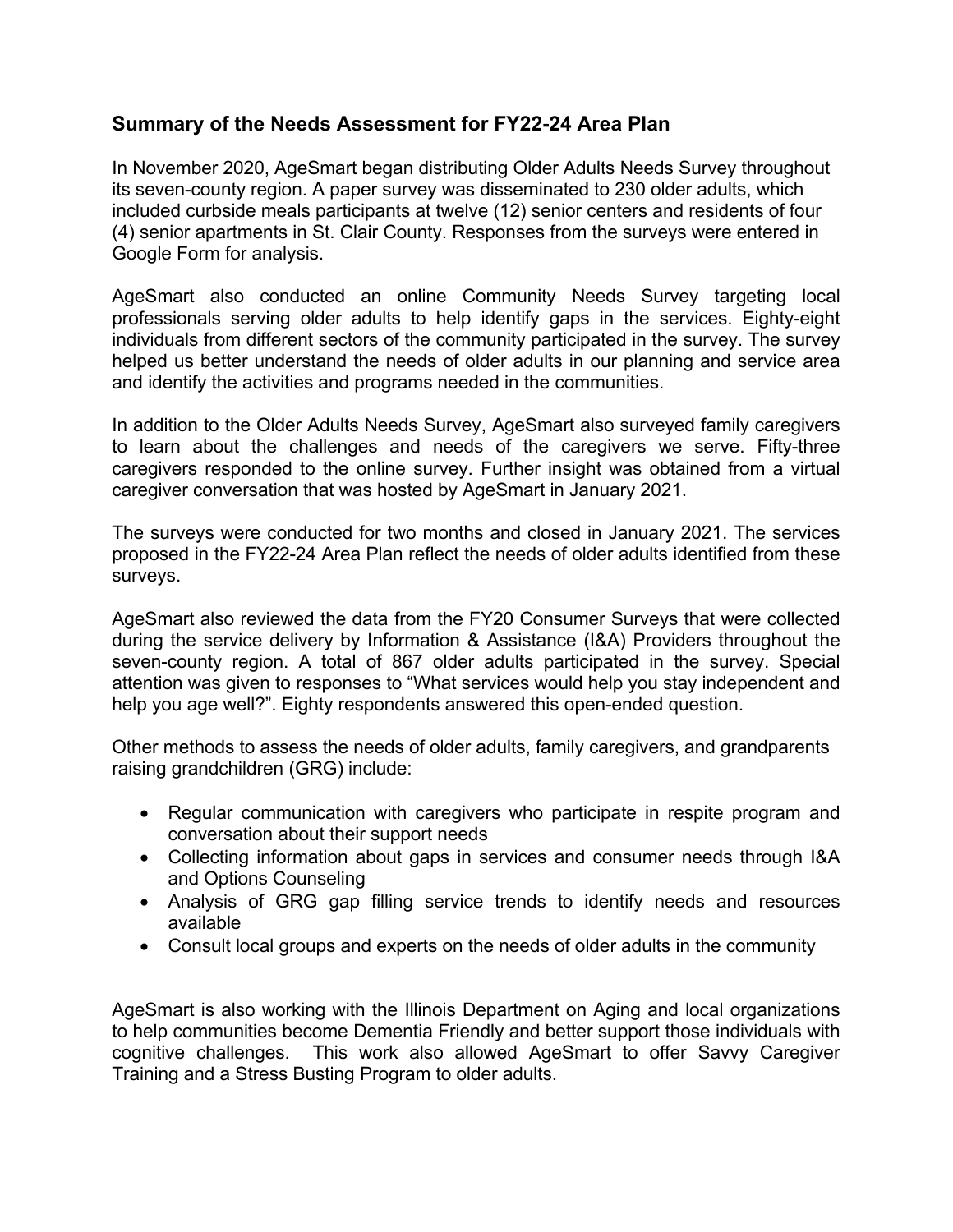## **Key Findings**

Some common themes emerged from both needs surveys for older adults and local professionals.

### **Need for Homemaker and Handyman Service**

Many older adults reported that they needed help with routine housework including meal prep, cleaning, and laundry. Private-pay homemaker service is often too costly for many older adults. Homemaker service provided through the Community Care Program is only available for low-income individuals,yet there are many older adults who do not meet the income requirements and are still unable to afford the private-pay service.

Similar to the need for an affordable homemaker service, another unmet need identified was handyman. Older adults who lack an informal support system need help with simple chores such as changing light bulbs and replacing batteries in a smoke detector. Assistance with yard work such as grass cutting, cleaning gutters, and snow removal is also often sought out by older adults. Regardless of the size of a job, it is challenging for older adults to find trustworthy and affordable contractors. For minor home repairs and small tasks, it becomes even more difficult due to the limited size of the projects.



Fourty-eight percent of the older adults surveyed respondents answered the question about the type of assistance they may need. Of those, nearly 50% reported that they needed assistance with handyman and 30-40% needed help with housework. Assistance with Medicare/Medicaid, medication management, and getting legal affairs in order were also mentioned.

The need for assistance with housework and simple repairs was also identified by professionals in the community. As shown in the chart below, outside of the OAA services that are already being funded (food & transportation), local professionals rated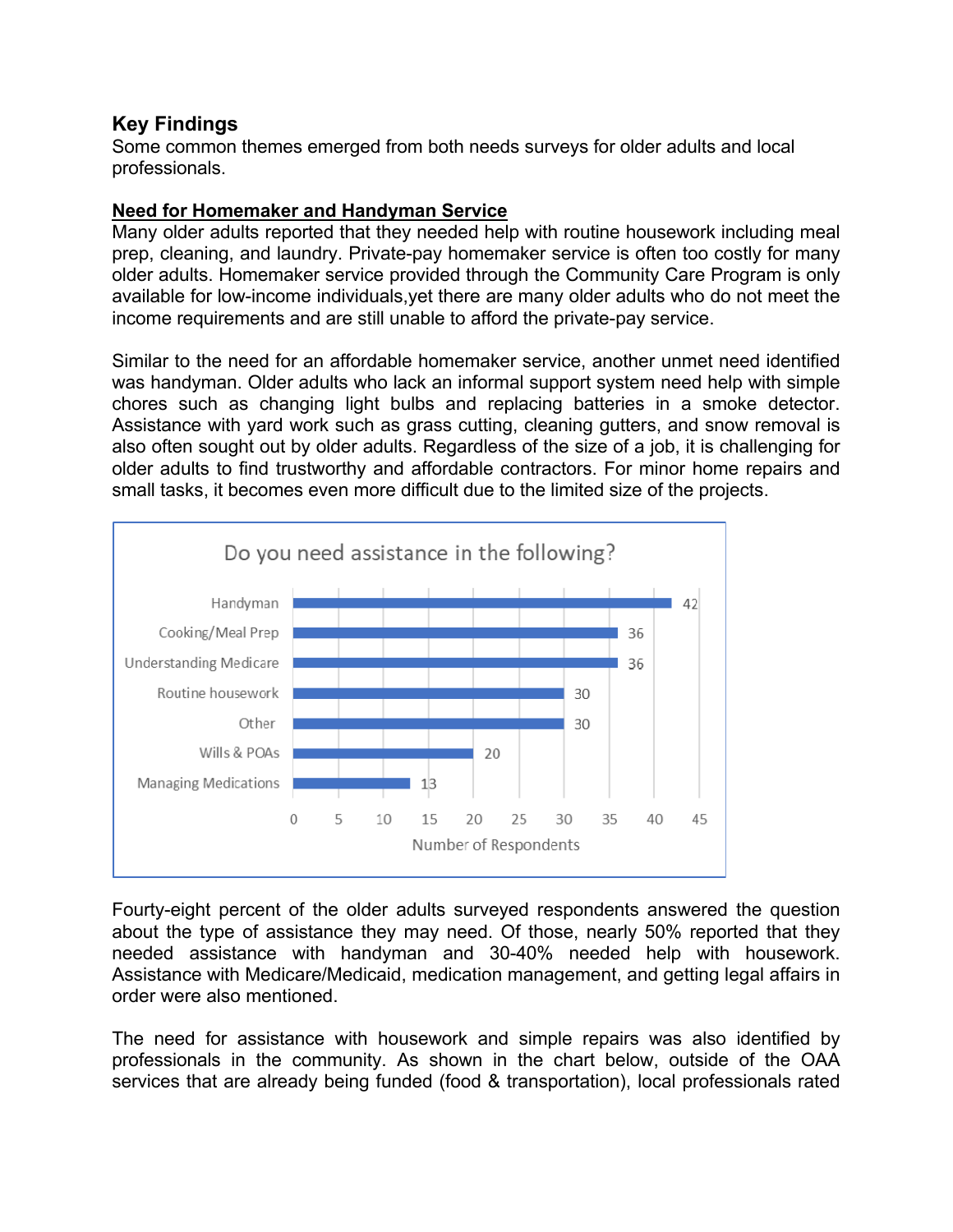homemaker and handyman as the most needed services. Handyman was also at the top of the list of new services they would like to see in the community for older adults.



Local professionals also indicated that seniors in their communities would benefit from more robust social activities and computer classes. A similar trend was also observed in the Older Adults Needs Survey responses. When asked about the programs they are interested in, wellness/exercise and social activities were most frequently mentioned.

Other programs older adults desired include education on Medicare/Medicaid, computer classes, volunteering, and lifelong learning.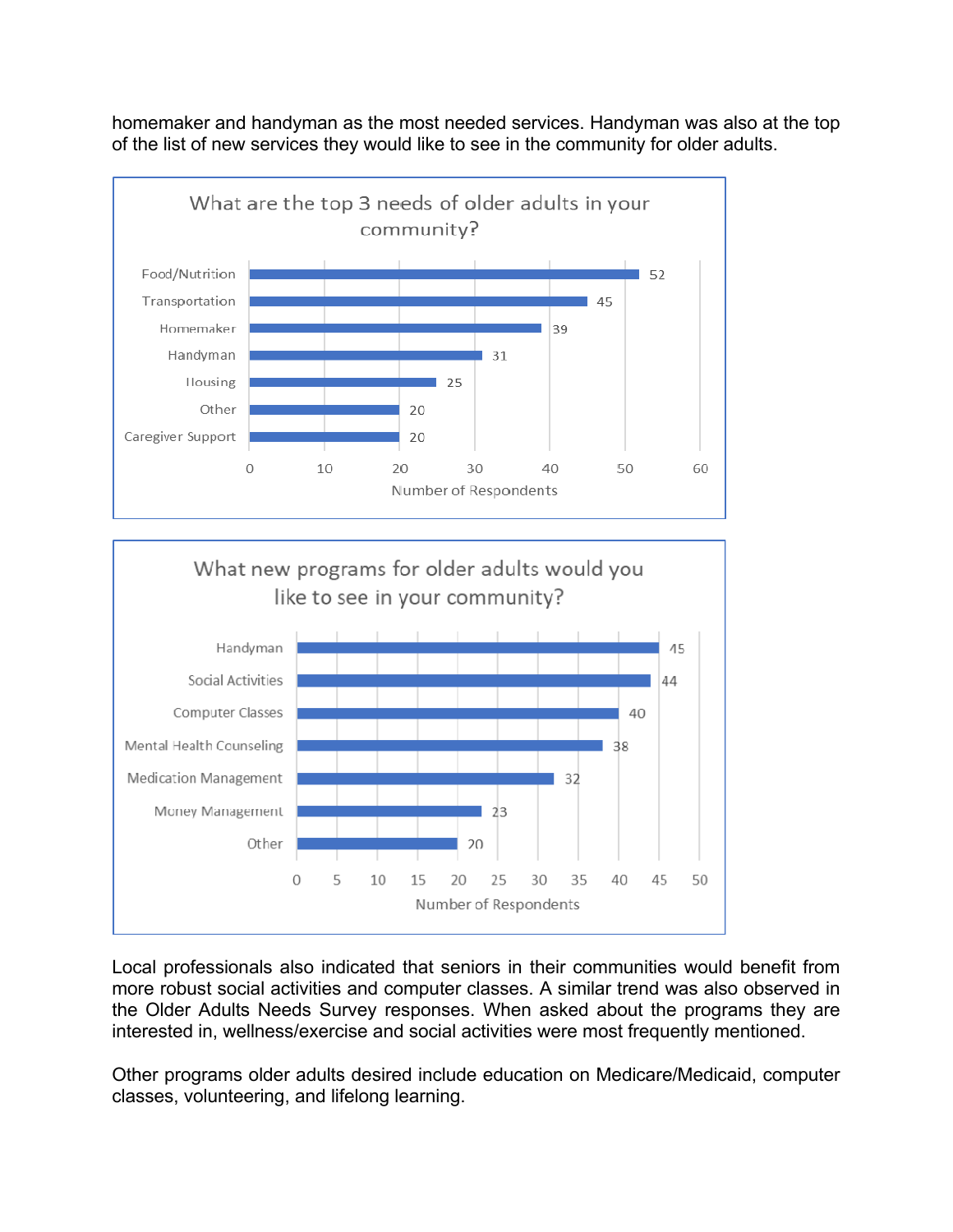

The need for homemaker/handyman as well as exercise classes was also indicated in the FY20 I&A Consumer Survey. One hundred and ten out of 867 older adults responded to the open-ended question, "**What services would help you stay independent and help you age well?**" The chart below illustrates the results.



Other services the older adults desired include financial assistance, affordable housing, legal assistance, and mental health counseling.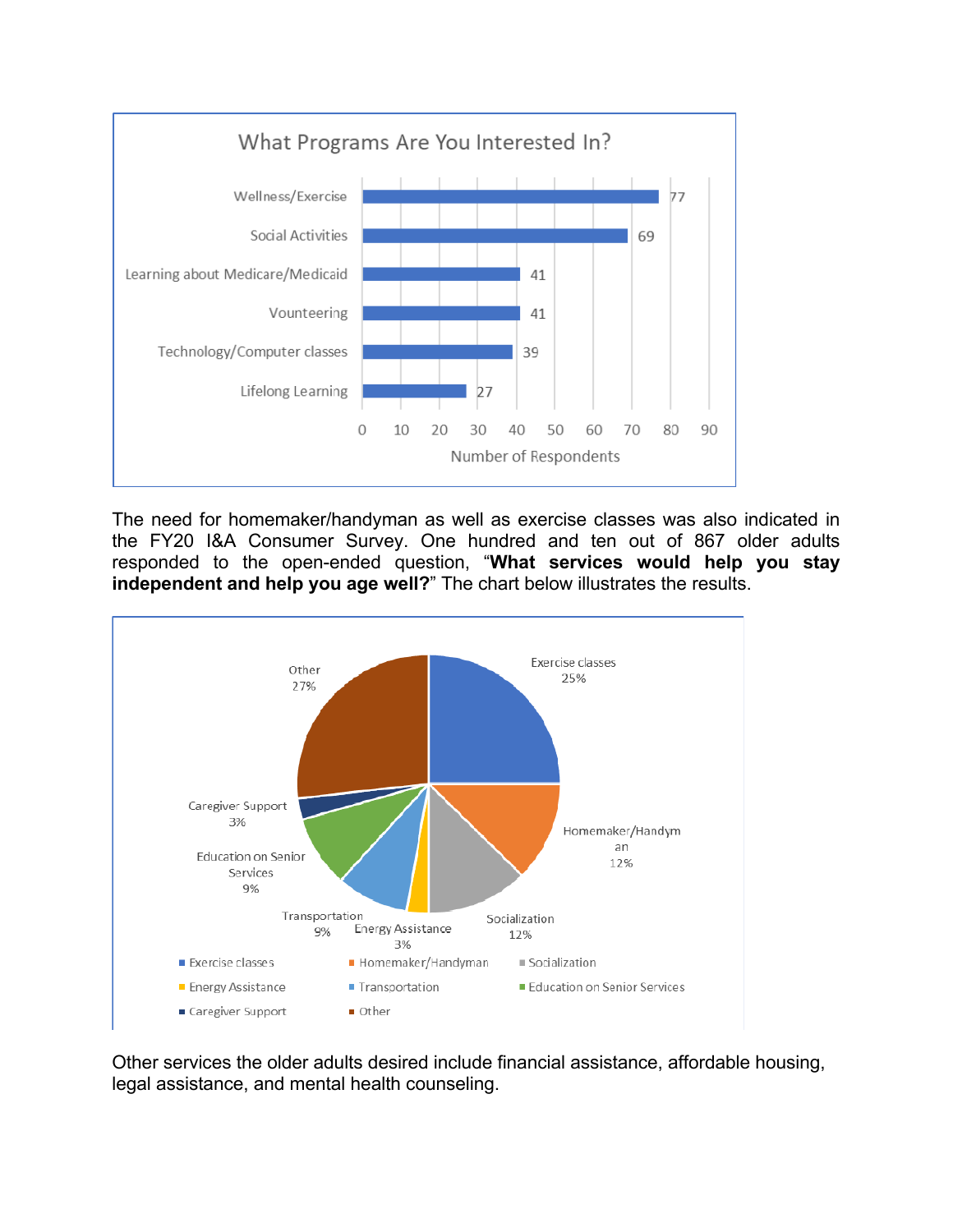The Family Caregiver Survey revealed the continued need for training programs and information assistance for caregivers. Since FY18, AgeSmart has been expanding caregiver training programs. It started with Savvy Caregiving in FY18 and since then AgeSmart has added Stress Busting classes and Memory Cafes. Caregivers feel more confident and have less stress when they have the knowledge and skills to provide safe and effective care. The chart below illustrates the services and support the caregivers needed.



 Many caregivers wanted to work with a key contact person for questions and help. This corresponds directly to the response concerning how caregivers would prefer to receive information, which is by individual meeting with a counselor or an information specialist. The caregivers' desire for resources through education/training and individual support is the reason AgeSmart is expanding the use of Tailored Care (TCare). TCare is an evidence-based program designed to assess and build care plans for caregivers to help avoid crisis incidents and potential long term/skilled care placement. Beginning in FY22, AgeSmart will expand TCare to help enhance Information & Assistance and Respite service for caregivers.

The home and community-based services supported by the Older Americans Act are designed to promote health and well-being of older adults and to reduce isolation. Without a doubt, the COVID pandemic has presented great challenges to the aging network. All senior center activities remain suspended at the time of writing. The health, safety, and well-being of our older adults and caregivers are our highest priority. AgeSmart will continue to offer virtual programs that allow older adults to stay connected and help them feel less isolated. Evidence-based wellness programs such as "Tai Chi" and "Live Well, Be Well" will continue to be offered virtually.

AgeSmart will continue to promote the home and community-based programs exploring creative solutions to respond to local needs. Based on the results of the surveys and evaluation of the current service system, AgeSmart establishes the service priorities and develops local initiatives.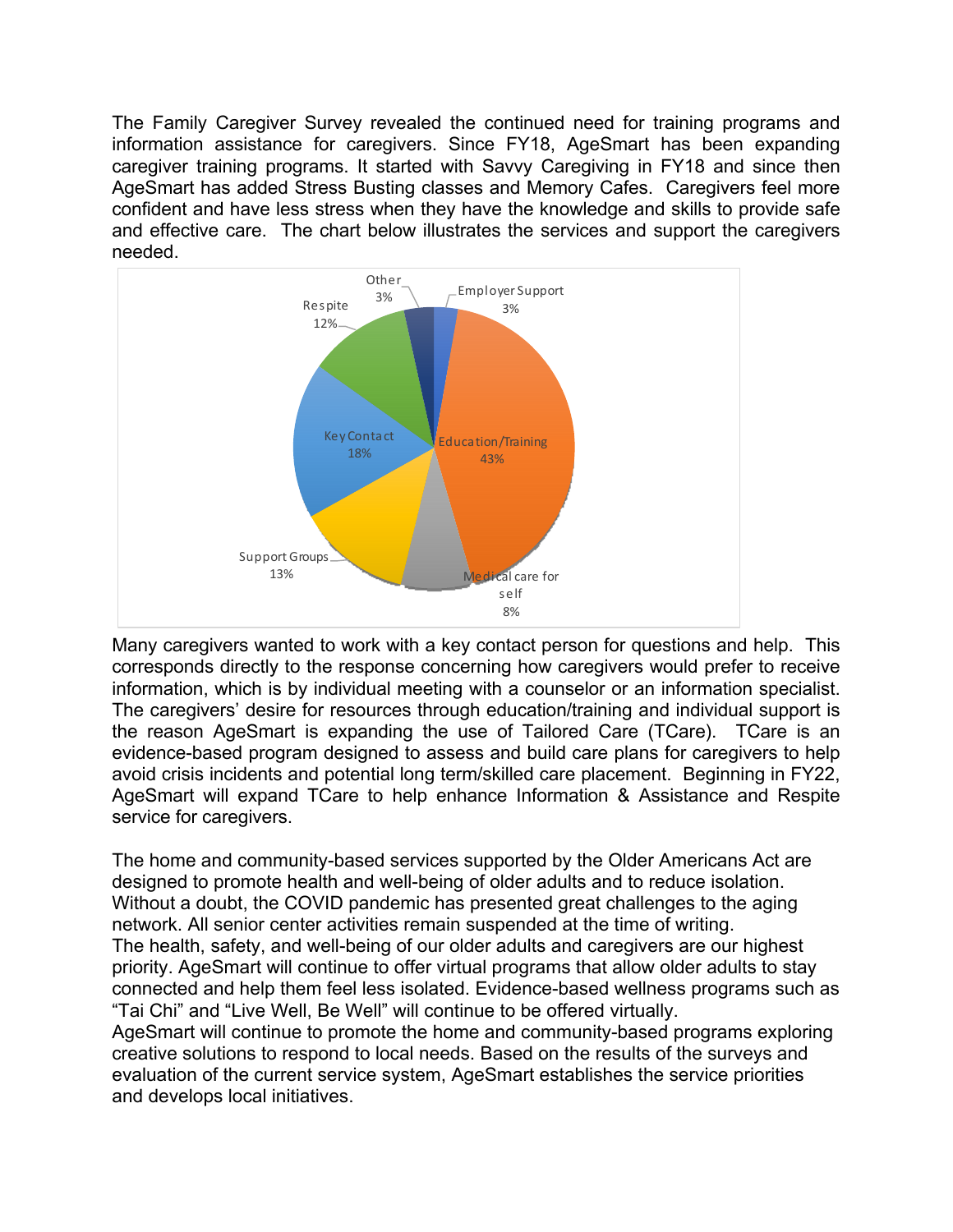# Statewide Initiative

#### **Enhance Illinois' Existing Community-Based Service Delivery System to Address Social Isolation among Older Adults**

During FY2022-2024, the Illinois Department on Aging and Area Agencies on Aging will continue to work in collaboration with local community-based services to address social isolation among older adults. The overall goal is to reduce social isolation and promote well-being in older adults.

#### **Background**

Social isolation and loneliness are associated with increased mortality in older adults. Social isolation also has been linked to other adverse health effects, including dementia, increased risk for hospital readmission and increased risk of falls. The AARP Foundation has called social isolation a "growing health epidemic" among older adults. It equates the health risks of prolonged isolation with smoking 15 cigarettes daily.

A recent study by researchers from the AARP Public Policy Institute, Stanford University, and Harvard finds that Medicare spends an estimated \$6.7 billion more each year on seniors who have little social contact with others. About 14% of study participants were identified as socially isolated, which meant they had little contact with adult children, other relatives, or friends. The study found that Medicare spent about \$1,600 per year more on older adults who are socially isolated than those who are not. They were one-third more likely to require care in a skilled nursing facility, perhaps because they could not be safely discharged home after a hospitalization.

Risk Factors associated with social isolation are:

- Living alone
- Mobility or sensory impairment
- Major life transitions
- Socioeconomic status
- Being a caregiver for someone with severe impairment
- Psychological or cognitive vulnerabilities
- Location: rural, unsafe, or inaccessible neighborhood/community
- Inadequate social support
- Language barrier

Older adults who feel lonely and isolated are more likely to report also having poor physical and/or mental health, as reported in a study using data from the National Social Life, Health, and Aging Project.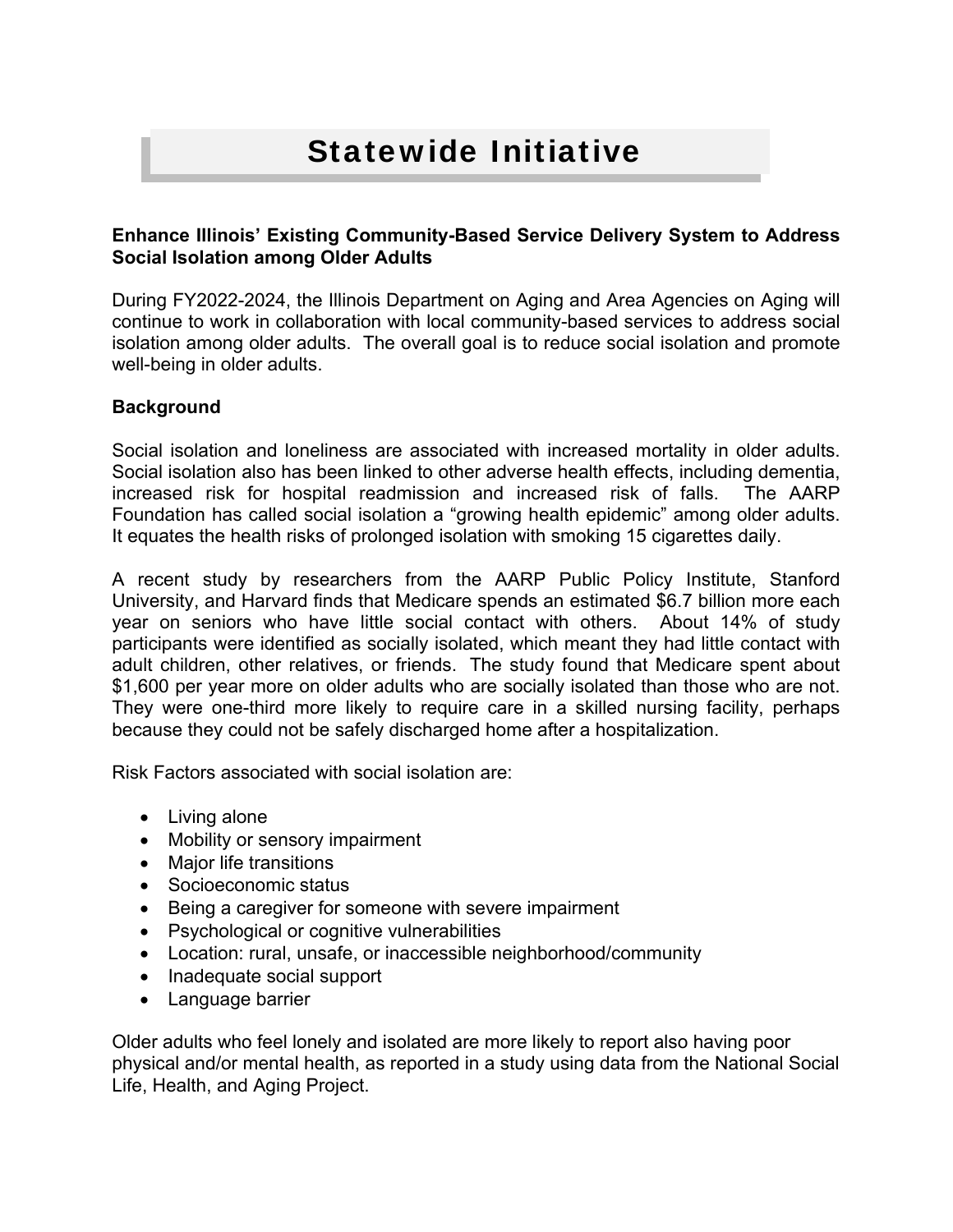Addressing social isolation among older adults has been one of the Illinois aging network's priorities for the past three years and the COVID-19 pandemic has exacerbated an already serious problem. Avoiding social contacts and practicing social distancing for extended periods of time have certainly affected mental health and wellbeing of the older population. Older adults are at a higher risk for severe illnesses from COVID-19 and require extra safety measures to help prevent the infection, which means limited social activities for possibly a longer period. For this reason, senior centers were likely among the last facilities to reopen. In response to the pandemic, AgeSmart has implemented the following strategies to combat social isolation.

#### **AgeSmart's strategy to reduce social isolation among older adults**

Connecting seniors with social resources, such as senior centers and volunteer programs, is one way to combat subjective feelings of isolation. Home and communitybased services are designed to connect people to communities. From nutrition services, to transportation, to caregiver support programs, community-based services enable older adults to maintain and strengthen their ties to family and friends and the community. AgeSmart along with other Area Agencies on Aging in the state will continue to focus on promoting the aging network as part of the social isolation awareness campaign.

During the COVID-19 pandemic, AgeSmart's network of providers modified the service model to continue to provide vital services to vulnerable older adults. Special initiatives to address social isolation also pivoted to adapt to the new environment created by the pandemic.

#### **1. Telephone Reassurance**

AgeSmart has expanded its telephone reassurance program to all seven counties during the pandemic. In FY20, AgeSmart's network of providers made 10,597 wellbeing check calls to 2,659 vulnerable older adults who were quarantined. As of March 2021, weekly reassurance calls are being provided to a monthly average of 1,000 homebound older adults who have very limited social contact and support. AgeSmart funded community organizations will continue to provide telephone reassurance to atrisk older adults, particularly those who are living alone, low-income, or living in rural areas. Home delivered meals to consumers will be prioritized.

#### **2. Memory Café**

Memory Café is a social gathering for individuals living with dementia, or another form of cognitive impairment, and their caregivers. It provides a safe and supportive environment where caregivers and their loved ones can socialize and enjoy activities together in a café-like setting to reduce feelings associated with stigma and isolation. During the pandemic, Memory Café was modified to be delivered virtually and it continues to connect the caregivers on the Zoom platform.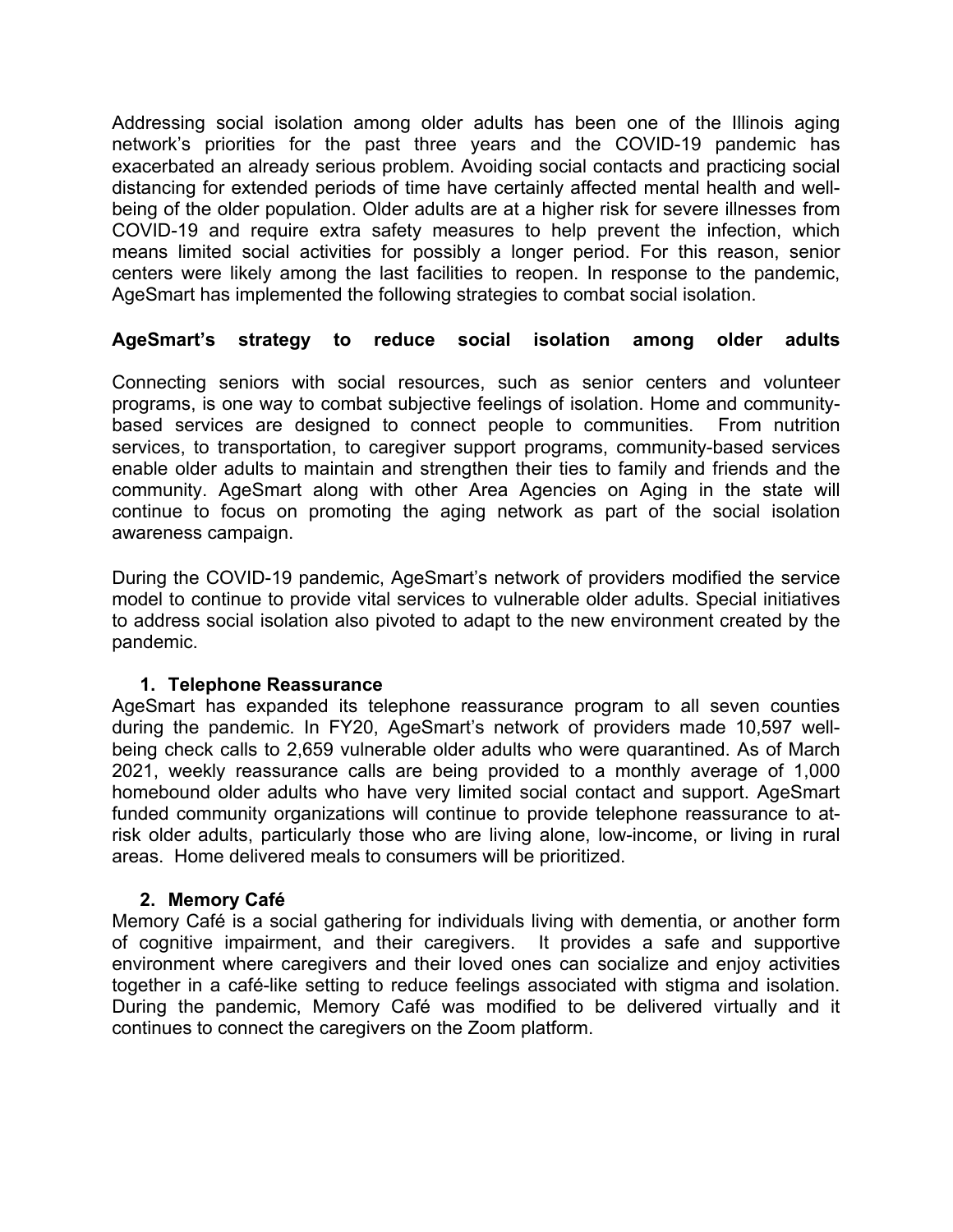#### **3. Virtual Learning Channel**

In response to COVID-19, AgeSmart has started offering an online Learning Channel through a partnership with GetSetup. This online platform provides a variety of classes from basic technology to virtual social hours helping older adults stay connected and socially engaged. All classes are Zoom-based, small group classes. AgeSmart's Learning Channel serves not only as an educational platform, but also a space where older adults can meet new people and socialize virtually. Group classes are available to older adults and caregivers free of charge.

AgeSmart has also provided Zoom licenses as well as tablet devices to its grantees to help them connect with their consumers virtually. Our long-term goal includes offering these classes as innovative programming resources at the senior centers when fully open.

#### **4. Senior Skip Day**

AgeSmart and Greenville University developed Senior Skip Day to raise awareness of Social Isolation and its impact on the health and wellbeing of older adults. The goal is to celebrate and connect across generations to help alleviate loneliness and social isolation. Students are paired with seniors to visit, help with tasks and to assist at the local senior center. A "How-to" implementation guide has been developed for other area agencies on aging, schools, and universities to use.

During the pandemic, Senior Skip Day pivoted to a pen pal project. Freshman students are paired with older adults and they correspond through an act of letter writing. As demonstrated in many other intergenerational pen pal programs across the country, it creates a positive impact on older adults' health and well-being reducing feelings of isolation and giving them a sense of purpose. AgeSmart will continue to collaborate with Greenville University and explore opportunities to expand the intergenerational programming in the PSA 8.

#### **5. Promoting Social Connectedness through BRIC (Building Resilient Inclusive Community) Program**

AgeSmart is participating in the BRIC Initiative to promote opportunities to connect older adults who are socially isolated due to COVID-19. The BRIC program, which is funded through National Association of Chronic Disease Directors is being led by Healthier Together. It prioritizes older adults living in high burden communities and aims to improve safe access to physical activity, promoting healthy eating through improved nutrition security, and reducing isolation and loneliness. AgeSmart along with local aging service providers will be serving as key players as the coalition develops strategies to promote social connectedness in the communities.

AgeSmart will continue to work with the Department on Aging and the colleagues from the Area Agencies on Aging in Illinois to create a statewide impact to reduce social isolation. Public education materials designed to help raise awareness of this national issue have been disseminated throughout the network. The statewide brochure includes a checklist to self-measure the risk of isolation as well as resources to help older adults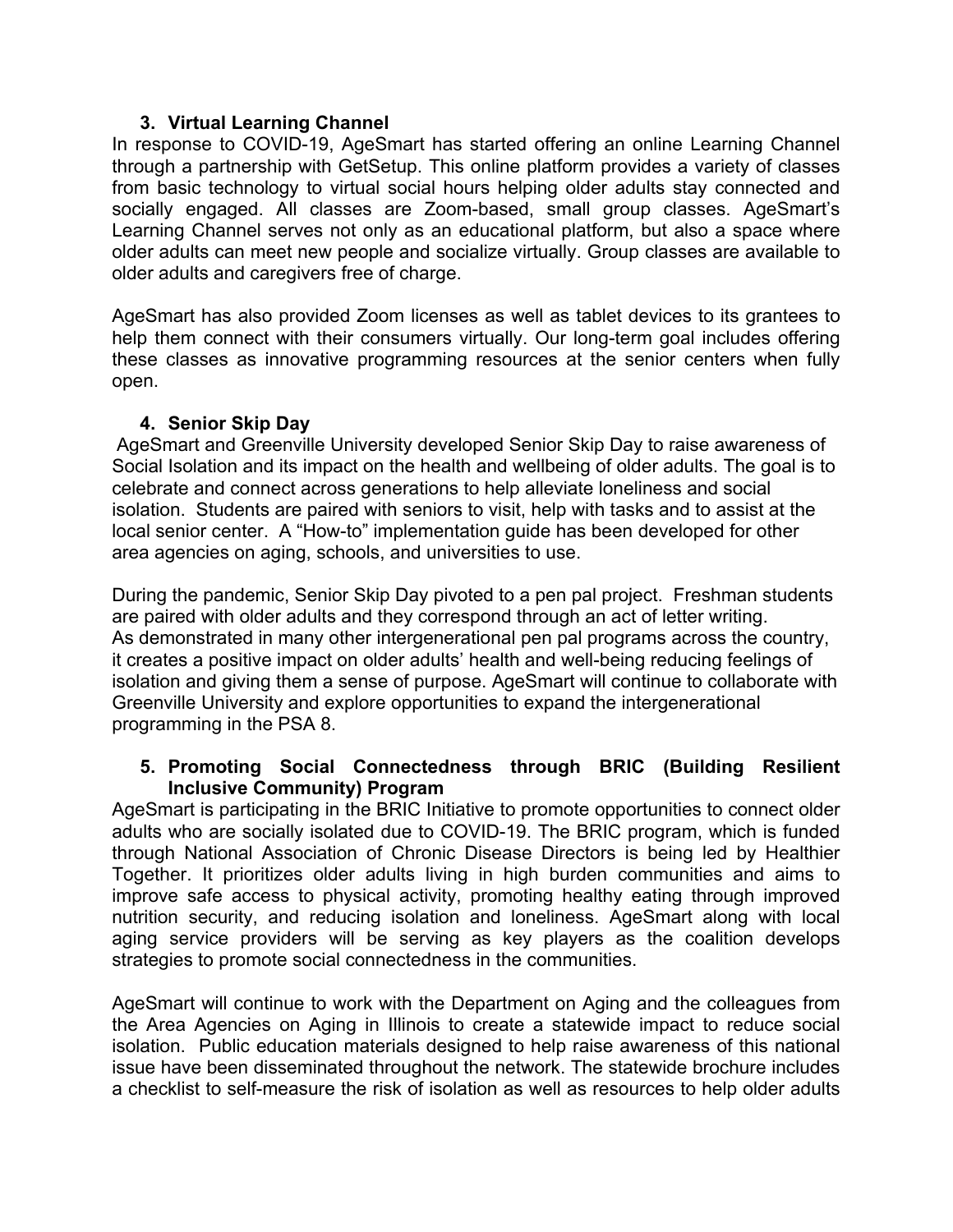stay connected. The Loneliness Scale Survey will continue to be used as a pre and post-survey to measure their loneliness and effectiveness of the interventions.

# Local Initiative

To address the unmet needs that were identified from the need assessment, AgeSmart will implement the following.

#### **1. Consumer-Directed Chore Service Pilot**

Building on the consumer-directed Respite service model, AgeSmart will explore opportunities to offer flexible in-home chore assistance that empowers consumers to hire their choice of helpers at a reasonable cost. This pilot will provide limited financial resources for older adults who are not eligible for the Community Care Program, but cannot afford private pay homemaker service focusing on the individuals with greatest social and economic need.

#### **2. Reliable and Affordable Handyman through Collaboration with Local Community Partners**

AgeSmart will investigate local handyman resources seeking reliable, trustworthy, and affordable partners. A preferred providers list will also be developed as a resource for consumers. Gap Filling and Residential Repair and Renovation (RRR) program utilization data will be analyzed to help identify the types of assistance older adults need the most, and the scope of services will be developed.

Designing a Handyman service as an expansion of the existing Gap Filling or RRR will be considered. Private funds raised by AgeSmart Development Association for the Aging may be utilized for the Handyman pilot.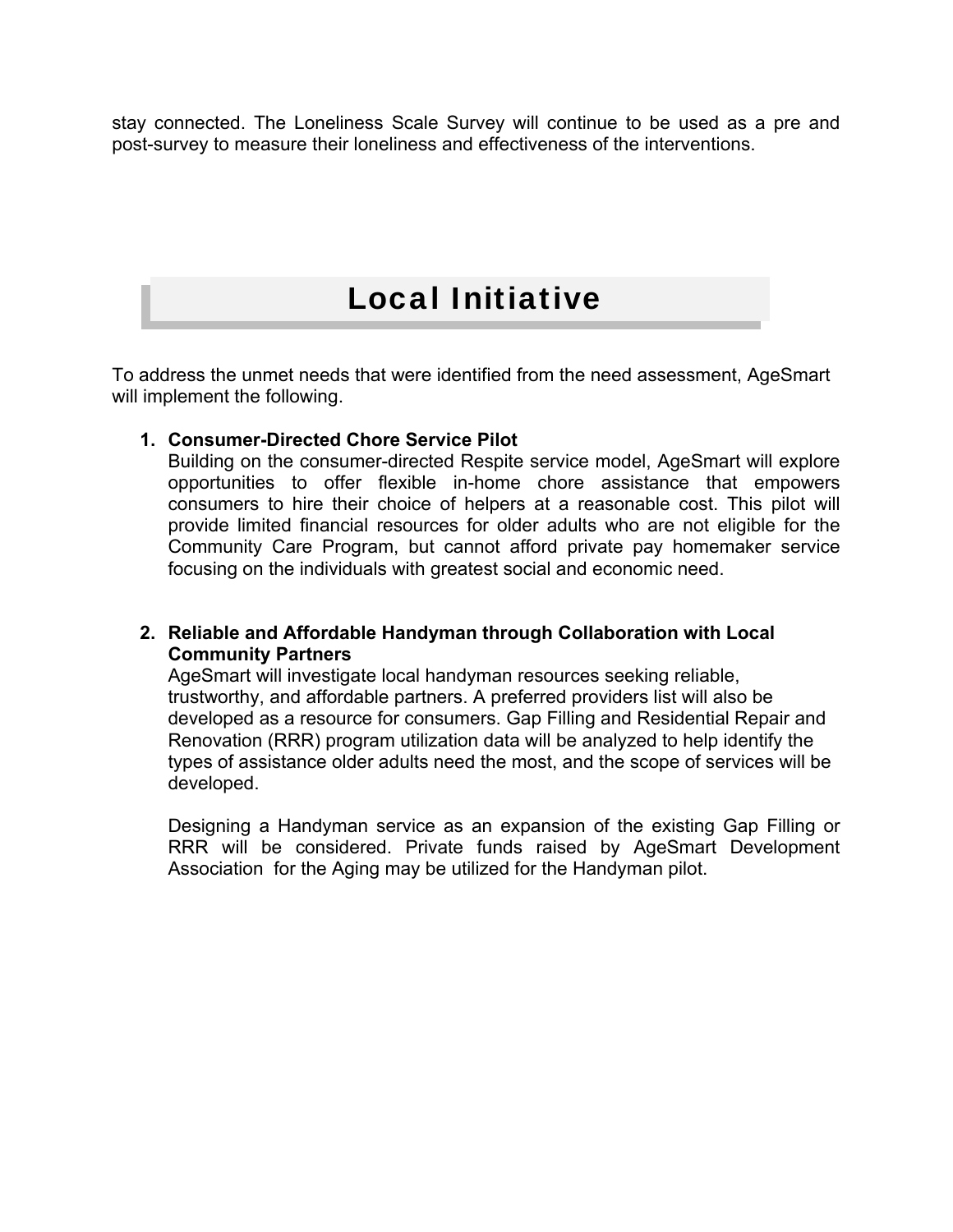# FY23 Service Priorities

The service priorities for FY23 are outlined below.

Should the amount of federal or state funding decrease, AgeSmart will revise the service priorities based on the needs of a service developing plan that would cause the least harm to consumers.

| <b>SERVICE DEFINITION</b>                                                                                                                                                                                                                                                                                         | <b>PROJECTED PERSONS</b><br><b>SERVED IN FY22</b> | <b>PROJECTED UNITS OF</b><br><b>SERVICE IN FY22</b> |  |  |  |  |
|-------------------------------------------------------------------------------------------------------------------------------------------------------------------------------------------------------------------------------------------------------------------------------------------------------------------|---------------------------------------------------|-----------------------------------------------------|--|--|--|--|
| <b>Title III-B Access Services</b>                                                                                                                                                                                                                                                                                |                                                   |                                                     |  |  |  |  |
| <b>Assisted Transportation</b>                                                                                                                                                                                                                                                                                    | 400<br>5,000                                      |                                                     |  |  |  |  |
| (Provided by multiple grantees in portions of Clinton, Madison and St. Clair counties)                                                                                                                                                                                                                            |                                                   |                                                     |  |  |  |  |
| Providing transportation and an escort to older persons who have difficulty using regular transportation. Assisted<br>Transportation is "door-to-door" and the escort will often wait with the older person at the doctor's office or other<br>destination.                                                       |                                                   |                                                     |  |  |  |  |
| Information & Assistance (I & A)                                                                                                                                                                                                                                                                                  | 35,000                                            | 42,000                                              |  |  |  |  |
| (Provided by AgeSmart and multiple grantees throughout PSA 8)                                                                                                                                                                                                                                                     |                                                   |                                                     |  |  |  |  |
| Providing current information on opportunities and services available within their communities; links the                                                                                                                                                                                                         |                                                   |                                                     |  |  |  |  |
| individuals to the opportunities and services that are available; and, to the maximum extent practical, ensures that<br>the individuals receive the services needed by establishing adequate follow-up procedures.                                                                                                |                                                   |                                                     |  |  |  |  |
| <b>Options Counseling</b>                                                                                                                                                                                                                                                                                         | 450                                               | 750                                                 |  |  |  |  |
| Providing a person-centered, interactive, decision-support process whereby individuals receive assistance in their<br>deliberations to make informed long-term support choices in the context of their own preferences, strengths, and<br>values.                                                                 |                                                   |                                                     |  |  |  |  |
| <b>Transportation</b>                                                                                                                                                                                                                                                                                             | 600                                               | 20,000                                              |  |  |  |  |
| (Provided by multiple grantees throughout PSA 8)<br>Transporting older persons to and from community facilities and resources for the purpose of acquiring and<br>receiving services, participating in activities and attending events in order to reduce isolation and promote<br>successful independent living. |                                                   |                                                     |  |  |  |  |
| <b>Title III-B In-Home Services</b>                                                                                                                                                                                                                                                                               |                                                   |                                                     |  |  |  |  |
| <b>Residential Repair &amp; Renovation</b>                                                                                                                                                                                                                                                                        | 300                                               | 300                                                 |  |  |  |  |
| (Provided by one grantee throughout the service area)                                                                                                                                                                                                                                                             |                                                   |                                                     |  |  |  |  |
| Assisting older persons with physical or cognitive problems to maintain or adapt their homes to meet their needs.                                                                                                                                                                                                 |                                                   |                                                     |  |  |  |  |
| <b>Title III-B Community Services</b>                                                                                                                                                                                                                                                                             |                                                   |                                                     |  |  |  |  |
| <b>Health Screening</b>                                                                                                                                                                                                                                                                                           | 200                                               | 200                                                 |  |  |  |  |
| (Provided by one grantee throughout PSA 8)                                                                                                                                                                                                                                                                        |                                                   |                                                     |  |  |  |  |
| Utilizing a community nurse, the service identifies and evaluates the health needs of older persons and linking<br>them to the healthcare system.                                                                                                                                                                 |                                                   |                                                     |  |  |  |  |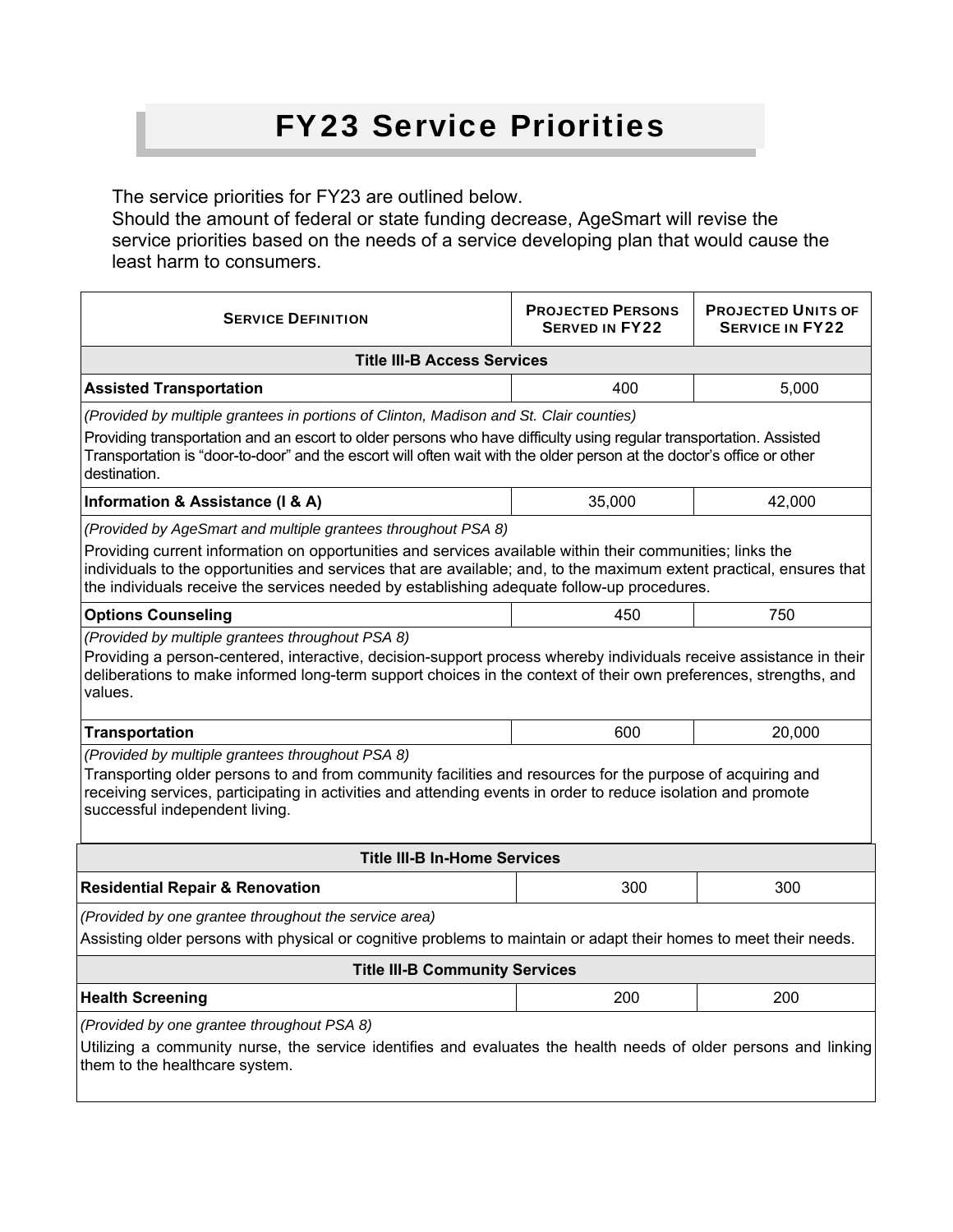| <b>Counseling</b>                                                                                                                                                                                                                                                                                                                                                                                                                                                          | 300          | 300     |  |  |  |  |  |  |
|----------------------------------------------------------------------------------------------------------------------------------------------------------------------------------------------------------------------------------------------------------------------------------------------------------------------------------------------------------------------------------------------------------------------------------------------------------------------------|--------------|---------|--|--|--|--|--|--|
| (Provided by one grantee throughout PSA 8)                                                                                                                                                                                                                                                                                                                                                                                                                                 |              |         |  |  |  |  |  |  |
| Counseling to help older adults cope with personal problems and develop capacities for more adequate<br>social and personal adjustments.                                                                                                                                                                                                                                                                                                                                   |              |         |  |  |  |  |  |  |
| <b>Legal Assistance</b>                                                                                                                                                                                                                                                                                                                                                                                                                                                    | 500<br>5,000 |         |  |  |  |  |  |  |
| (Provided by one grantee throughout PSA 8)                                                                                                                                                                                                                                                                                                                                                                                                                                 |              |         |  |  |  |  |  |  |
| Services include arranging for and providing assistance in resolving civil legal matters and the protection of legal<br>rights, including legal advice, research and education concerning legal rights and representation by an attorney at<br>law, a trained paralegal professional (supervised by an attorney), and/or a law student (supervised by an attorney) for<br>an older person.                                                                                 |              |         |  |  |  |  |  |  |
| <b>Title III-C1 Community Services</b>                                                                                                                                                                                                                                                                                                                                                                                                                                     |              |         |  |  |  |  |  |  |
| <b>Nutrition Services: Congregate Meals</b>                                                                                                                                                                                                                                                                                                                                                                                                                                | 2,500        | 50,000  |  |  |  |  |  |  |
| (Provided by multiple grantees throughout PSA 8)                                                                                                                                                                                                                                                                                                                                                                                                                           |              |         |  |  |  |  |  |  |
| Providing nutritious meals in a congregate setting.                                                                                                                                                                                                                                                                                                                                                                                                                        |              |         |  |  |  |  |  |  |
| <b>Title III-C2 In-Home Services</b>                                                                                                                                                                                                                                                                                                                                                                                                                                       |              |         |  |  |  |  |  |  |
| <b>Nutrition Services: Home Delivered Meals</b>                                                                                                                                                                                                                                                                                                                                                                                                                            | 4,500        | 600,000 |  |  |  |  |  |  |
| (Provided by multiple grantees throughout PSA 8)<br>Providing nutritious meals delivered to older persons who are homebound because of illness or disability.                                                                                                                                                                                                                                                                                                              |              |         |  |  |  |  |  |  |
| <b>Title III-D Community Services</b>                                                                                                                                                                                                                                                                                                                                                                                                                                      |              |         |  |  |  |  |  |  |
| Disease Prevention & Health Promotion Program                                                                                                                                                                                                                                                                                                                                                                                                                              | 80           | 100     |  |  |  |  |  |  |
| (Provided by one grantee throughout PSA 8)                                                                                                                                                                                                                                                                                                                                                                                                                                 |              |         |  |  |  |  |  |  |
| Providing evidence-based wellness programs to promote better health among older persons.                                                                                                                                                                                                                                                                                                                                                                                   |              |         |  |  |  |  |  |  |
| <b>Title III-E Access Assistance Services</b>                                                                                                                                                                                                                                                                                                                                                                                                                              |              |         |  |  |  |  |  |  |
| <b>Case Management for Grandparents Raising</b><br>Grandchildren                                                                                                                                                                                                                                                                                                                                                                                                           | 50           | 120     |  |  |  |  |  |  |
| (Provided by one grantee throughout PSA 8)                                                                                                                                                                                                                                                                                                                                                                                                                                 |              |         |  |  |  |  |  |  |
| A service that assists Grandparents Raising Grandchildren in obtaining access to the services and resources<br>available within their communities. To the maximum extent practical, it ensures that the individuals receive the<br>services needed by establishing adequate follow-up procedures.                                                                                                                                                                          |              |         |  |  |  |  |  |  |
| <b>Information &amp; Assistance for Caregivers</b>                                                                                                                                                                                                                                                                                                                                                                                                                         | 2,210        | 3,040   |  |  |  |  |  |  |
| (Provided by AgeSmart and one grantee throughout the service area)                                                                                                                                                                                                                                                                                                                                                                                                         |              |         |  |  |  |  |  |  |
| A service for caregivers that provides current information on opportunities and services available within their<br>communities; links the individuals to the opportunities and services available. The term "family caregiver" means an<br>adult family member, or another individual, who is an informal provider of in-home and community care to an older<br>individual with Alzheimer's disease or a related disorder with neurological and organic brain dysfunction. |              |         |  |  |  |  |  |  |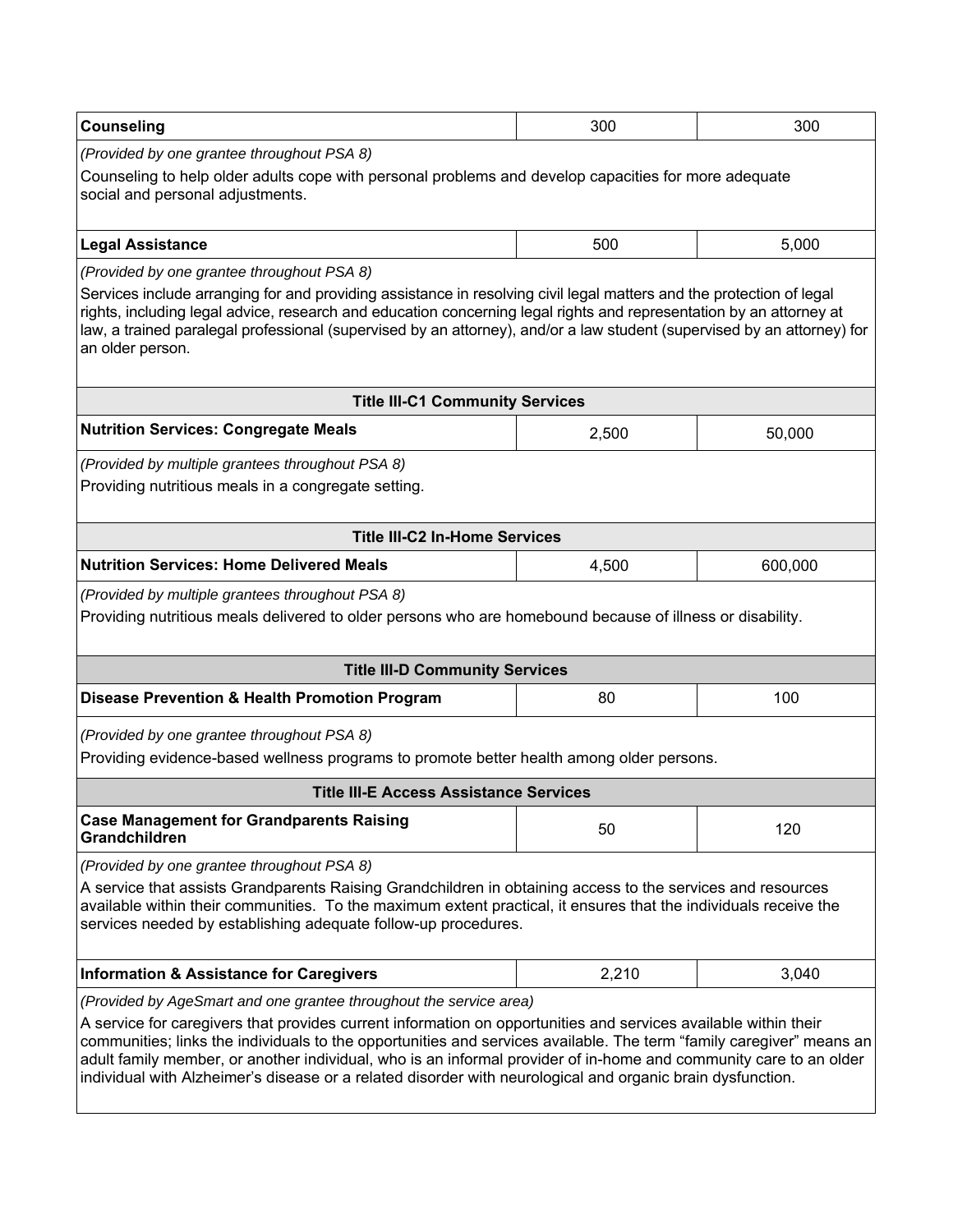| <b>Title III-E Information Services</b>                                                                                                                                                                                                                                                                                                                                                                      |                |                |  |  |  |
|--------------------------------------------------------------------------------------------------------------------------------------------------------------------------------------------------------------------------------------------------------------------------------------------------------------------------------------------------------------------------------------------------------------|----------------|----------------|--|--|--|
| <b>Public Education</b>                                                                                                                                                                                                                                                                                                                                                                                      | 550            | 35             |  |  |  |
| (Provided by AgeSmart throughout PSA 8)                                                                                                                                                                                                                                                                                                                                                                      |                |                |  |  |  |
| Information service that is directed to large audiences of current and potential caregivers.                                                                                                                                                                                                                                                                                                                 |                |                |  |  |  |
| <b>Title III-E Counseling</b>                                                                                                                                                                                                                                                                                                                                                                                |                |                |  |  |  |
| <b>Counseling</b>                                                                                                                                                                                                                                                                                                                                                                                            | 200            | 800            |  |  |  |
| (Provided by two grantees for Bond, Madison, and St. Clair Counties)<br>In-home personal counseling service for caregivers.                                                                                                                                                                                                                                                                                  |                |                |  |  |  |
| <b>Title III-E Respite Services</b>                                                                                                                                                                                                                                                                                                                                                                          |                |                |  |  |  |
| <b>Respite</b>                                                                                                                                                                                                                                                                                                                                                                                               | 140            | 19,000         |  |  |  |
| (Provided by AgeSmart throughout PSA 8)                                                                                                                                                                                                                                                                                                                                                                      |                |                |  |  |  |
| Providing temporary, substitute support to allow Family Caregivers a brief period for rest or to attend to other<br>needs.                                                                                                                                                                                                                                                                                   |                |                |  |  |  |
| <b>Respite for Grandparents Raising Grandchildren</b>                                                                                                                                                                                                                                                                                                                                                        | 1              | 60             |  |  |  |
| (Provided by one grantee throughout PSA 8)<br>Providing temporary, substitute support to allow Grandparents a brief period for rest or to attend to other needs.                                                                                                                                                                                                                                             |                |                |  |  |  |
| <b>Title III-E Supplemental Services</b>                                                                                                                                                                                                                                                                                                                                                                     |                |                |  |  |  |
| <b>Gap Filling for Caregivers</b>                                                                                                                                                                                                                                                                                                                                                                            | $\overline{2}$ | $\overline{2}$ |  |  |  |
| (Provided by one grantee throughout PSA 8)<br>A supplemental service for caregivers that provides financial assistance on a case-by-case basis.                                                                                                                                                                                                                                                              |                |                |  |  |  |
| <b>Gap Filling for Grandparents Raising Grandchildren</b>                                                                                                                                                                                                                                                                                                                                                    | 30             | 35             |  |  |  |
| (Provided by one grantee throughout PSA 8)                                                                                                                                                                                                                                                                                                                                                                   |                |                |  |  |  |
| A supplemental service for Grandparents Raising Grandchildren that provides financial assistance on a case-by-case<br>basis.                                                                                                                                                                                                                                                                                 |                |                |  |  |  |
| <b>Legal Assistance for Caregivers</b>                                                                                                                                                                                                                                                                                                                                                                       | 85             | 350            |  |  |  |
| (Provided by one grantee throughout PSA 8)                                                                                                                                                                                                                                                                                                                                                                   |                |                |  |  |  |
| Services include arranging for and providing assistance in resolving civil legal matters and the protection of legal<br>rights, including legal advice, research and education concerning legal rights and representation by an attorney at<br>law, a trained paralegal professional (supervised by an attorney) and/or a law student (supervised by an attorney)<br>for caregivers of older persons.        |                |                |  |  |  |
| <b>Legal Assistance for Grandparents Raising Grandchildren</b>                                                                                                                                                                                                                                                                                                                                               | 20             | 300            |  |  |  |
| (Provided by one grantee throughout PSA 8)                                                                                                                                                                                                                                                                                                                                                                   |                |                |  |  |  |
| Services include arranging for and providing assistance in resolving civil legal matters and the protection of legal<br>rights, including legal advice, research and education concerning legal rights and representation by an attorney at<br>law, a trained paralegal professional (supervised by an attorney) and/or a law student (supervised by an attorney)<br>for grandparents raising grandchildren. |                |                |  |  |  |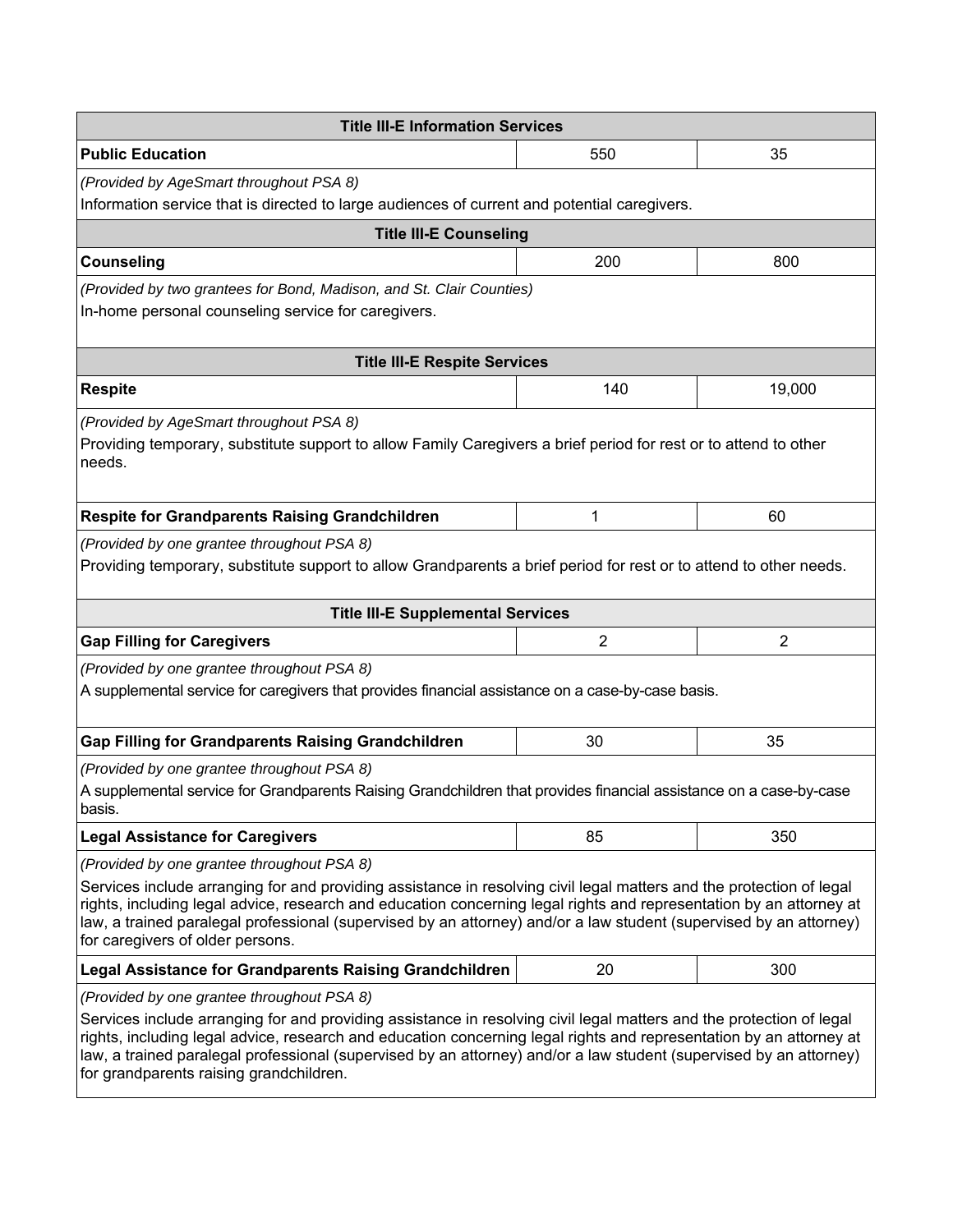#### **Title III-B/VII Ombudsman**

#### **Long Term Care Ombudsman**

#### *(Provided by one grantee throughout PSA 8)*

Advocating for residents of long-term care facilities, developing rapport with residents and providing advocacy, support and education about their rights.

#### **Title VII Elder Rights**

#### **Adult Protective Services**

*(Provided by one grantee throughout PSA 8)* 

A service that responds to reports of abuse, neglect, and financial exploitation of older adults aged 60+ and adults with disabilities aged 18-59 providing investigation, intervention and follow-up services to victims.

# **FY2023 Alzheimer's & Social Isolation Initiatives**

| <b>Title III-B In-Home Services</b>                                                                                                                                                                                                                                        |    |     |  |  |  |  |
|----------------------------------------------------------------------------------------------------------------------------------------------------------------------------------------------------------------------------------------------------------------------------|----|-----|--|--|--|--|
| 18,000<br><b>Telephone Reassurance</b><br>2,500                                                                                                                                                                                                                            |    |     |  |  |  |  |
| (Provided by multiple grantees throughout PSA 8)                                                                                                                                                                                                                           |    |     |  |  |  |  |
| Weekly telephone calls to individuals to provide psychological reassurance and reduce isolation.                                                                                                                                                                           |    |     |  |  |  |  |
|                                                                                                                                                                                                                                                                            |    |     |  |  |  |  |
| <b>Title III-E Services</b>                                                                                                                                                                                                                                                |    |     |  |  |  |  |
| <b>Memory Cafes</b>                                                                                                                                                                                                                                                        | 50 | 50  |  |  |  |  |
| (Provided by one grantee for Madison County)                                                                                                                                                                                                                               |    |     |  |  |  |  |
| A social gathering for people living with dementia and their family caregivers providing safe and supportive<br>environment to socialize.                                                                                                                                  |    |     |  |  |  |  |
|                                                                                                                                                                                                                                                                            |    |     |  |  |  |  |
| <b>Savvy Caregiver</b>                                                                                                                                                                                                                                                     | 48 | 288 |  |  |  |  |
| (Provided by two grantees for Madison and Monroe Counties)                                                                                                                                                                                                                 |    |     |  |  |  |  |
| The Savvy Caregiver Program is designed to train family and professional caregivers in the basic knowledge,<br>skills, and attitudes needed to handle the challenges of caring for a family member with dementia and to be an<br>effective caregiver.                      |    |     |  |  |  |  |
|                                                                                                                                                                                                                                                                            |    |     |  |  |  |  |
| <b>Stress Busting</b>                                                                                                                                                                                                                                                      | 35 | 315 |  |  |  |  |
| (Provided by multiple grantees for Madison and St. Clair Counties)                                                                                                                                                                                                         |    |     |  |  |  |  |
| The Stress-Busting Program provides caregivers information about stress (particularly stress associated with<br>caregiving), how to deal with stress through relaxation and problem solving, and how to care for themselves while<br>caring for a loved one with dementia. |    |     |  |  |  |  |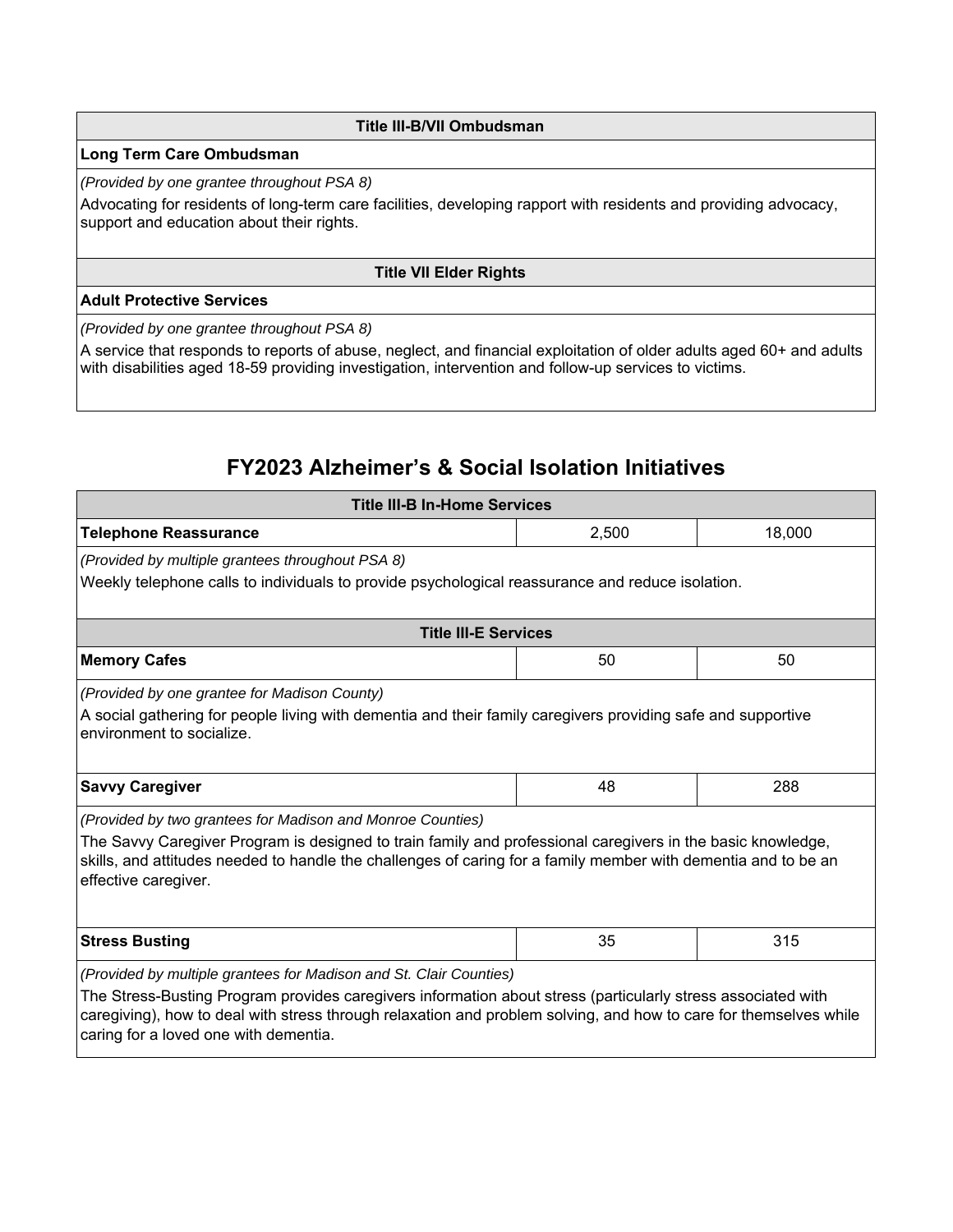# Other Services

#### **Senior Medicare Patrol**

Senior Medicare Patrol (SMP) empowers and assists Medicare beneficiaries, their families, and caregivers to prevent, detect, and report health care fraud, errors, and abuse through outreach, counseling, and education. The Illinois SMP program is administered through AgeOptions in Suburban Cook County and AgeSmart participates in this statewide initiative serving as the SMP Coordinator for the Southern Illinois counties.

#### **Senior Health Assistance Program**

Senior Health Assistance Program (SHAP) offers seniors information and free help filling out applications for programs.

#### **Senior Health Insurance Program (SHIP)**

SHIP is a free health insurance counseling service for Medicare beneficiaries, their families, and caregivers. Consumers are provided information, assistance and resources about applying for and maintaining their Medicare coverage.

#### **Senior Farmer's Market Nutrition Program**

The Senior Farmers' Market Nutrition Program provides low-income seniors with vouchers that can be exchanged for eligible foods at farmers' markets and roadside stands. AgeSmart distributes the vouchers to eligible seniors who self-report their income.

#### **NCOA Benefit Enrollment Center (BEC)**

Benefit Enrollment Centers (BEC) are a national network that help low-income individuals with Medicare enroll in food assistance, energy assistance, healthcare benefits and more.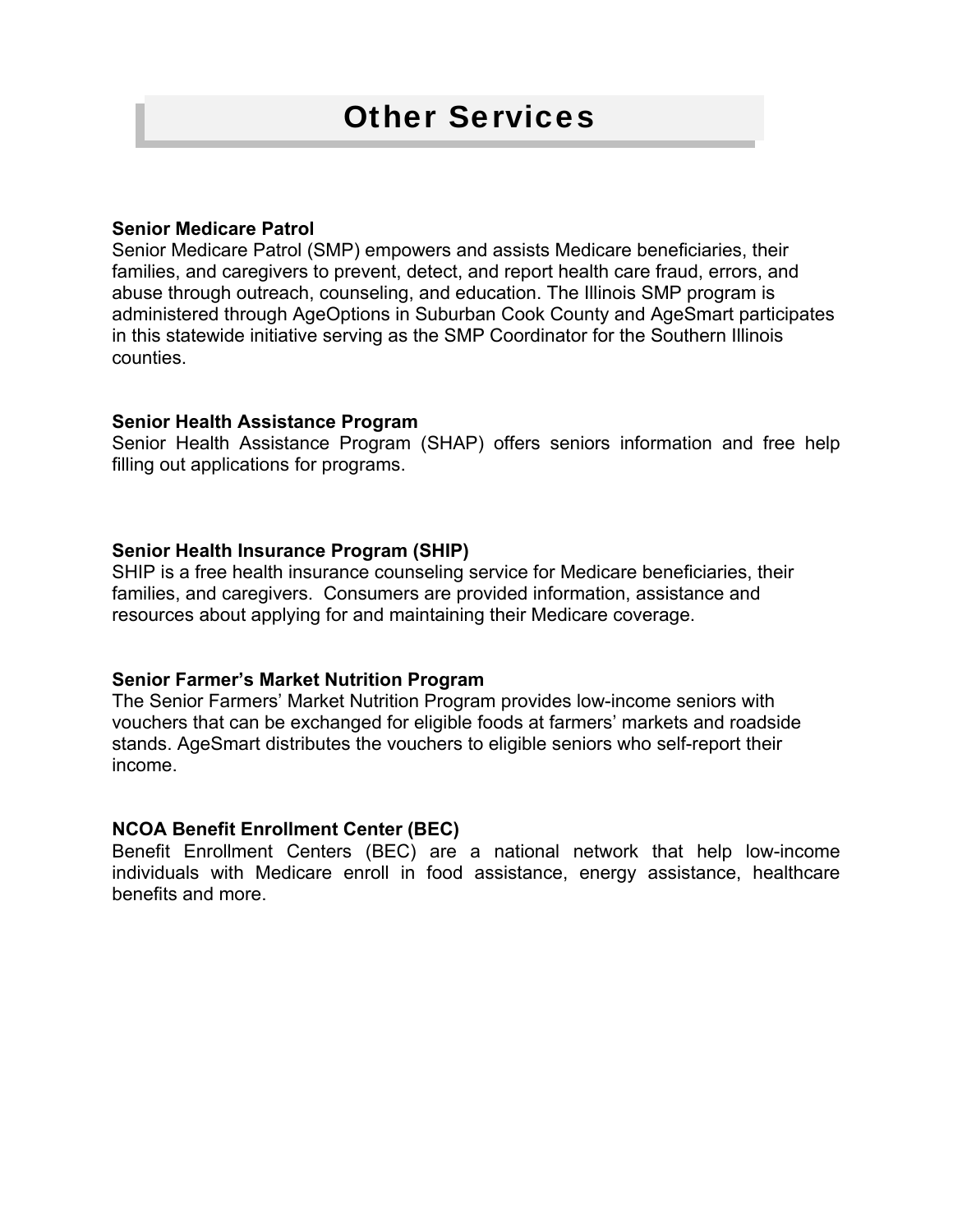#### **Adult Protective Services**

Each year hundreds of thousands of older persons are abused, neglected, and exploited. Many victims are older, frail, vulnerable and cannot help themselves, some depend on others to meet their most basic needs. Abusers of older adults are both women and men, and may be family members, friends, or "trusted others." The **Adult Protective Services**, under authority of the Illinois Adult Protective Services Act, responds to reports of alleged abuse, neglect, or financial exploitation of persons 60 years of age and older, and of persons age 18-59 with disabilities living in the community. It is designed to build upon the existing legal, medical, and social service systems in place, and ensures the system is more responsive to the needs of abuse victims.

#### **Types of Abuse**

- Physical Abuse inflicting physical pain or injury on a senior, e.g. slapping, bruising, or restraining by physical or chemical means.
- Sexual Abuse non-consensual sexual contact of any kind.
- Neglect the failure by those responsible to provide food, shelter, health care, or protection for a vulnerable elder.
- Exploitation the illegal taking, misuse, or concealment of funds, property, or assets of a senior for someone else's benefit.
- Emotional Abuse inflicting mental pain, anguish, or distress on an elder person through verbal or nonverbal acts, e.g. humiliating, intimidating, or threatening.
- Abandonment desertion of a vulnerable elder by anyone who has assumed the responsibility for care or custody of that person.
- Self-neglect characterized as the failure of a person to perform essential, selfcare tasks and that such failure threatens his/her own health or safety.

AgeSmart serves as the Regional Administrative Agency for the Illinois Adult Protective Services as designated by IDOA, and in turn, grants funds to a local agency to ensure direct client services are provided. Every month, approximately 80 abuse and neglect cases are reported to Adult Protective Services in PSA 8.

## **To Report Abuse**

Call the Southwestern Illinois Visiting Nurse Association: **1-800-642-5429** or the 24 hour

**Elder Abuse Hotline: 1-866-800-1409, 1-888-206-1327 (TTY).** Any person can voluntarily report. By law, anyone making an Adult Protective Services report in good faith has civil and criminal immunity from liability and professional disciplinary action. All reports are kept confidential and anonymous reports are accepted.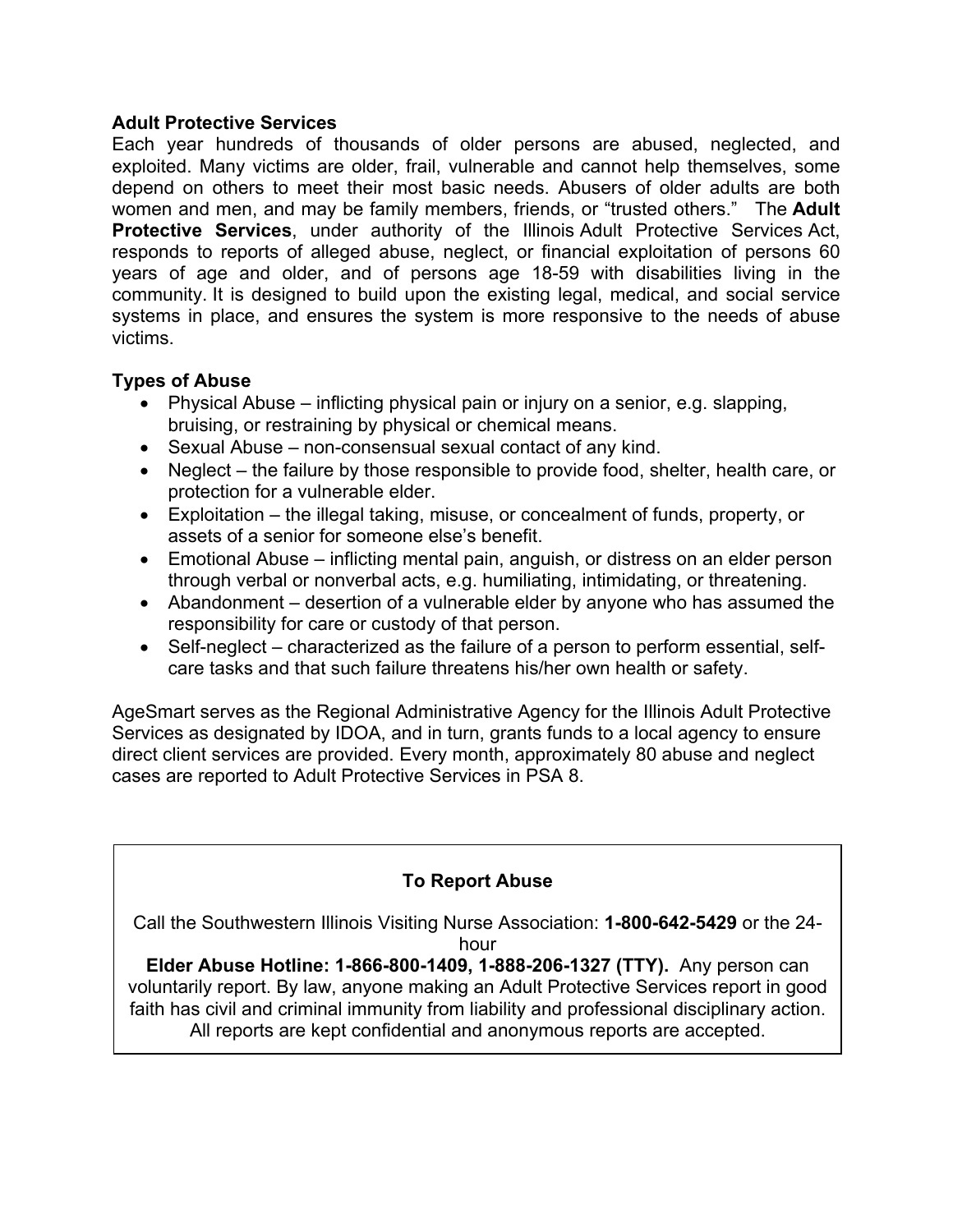# Administrative Activities

The OAA restricts AgeSmart administrative cost to 10% of the Title III funding. AgeSmart's proposed administrative expenses and activities for FY23 are as follows.

## **Budget: \$325,000**

## **Activities include but are not limited to:**

- Implement Area Plan assurances
- Implement Area Plan Statewide and Local Initiatives
- Procure Federal and State funds
- Develop and implement RFP process to award grants for services
- Maintain SmartSimple Grants Management System and provide trainings for grantees
- Maintain NAPIS/ESP program databases
- Monitor Grantees in program and fiscal performance including on-site reviews
- Provide technical assistance and training for Grantees
- Comply with IDOA requests and requirements
- Complete annual Agency Financial Audit
- Write and disseminate an annual report
- Follow Civil Rights regulations and monitor grantees' adherence
- Provide Board Management training for the Board of Directors
- Provide Service Procurement training for the Advisory Council
- Provide administrative support for the Board of Directors and Advisory Council
- Maintain AgeSmart's website (www.AgeSmart.org) to provide the public with 24/7 access to comprehensive aging resources
- Administer and coordinate Farmers Market Coupon Program

# Administratively Related Activities

In addition to the 10% administrative cost, AgeSmart retains part of III-B supportive service funds for the Administratively Related Direct Services, which are Advocacy, Coordination, and Program Development. AgeSmart's proposed administrative related expenses and activities for FY23 are as follows.

# Advocacy

AgeSmart educates public officials and the community on aging issues and assists them in addressing the needs of the aging population. We also monitor proposed legislation and polices at the federal, state, and local levels.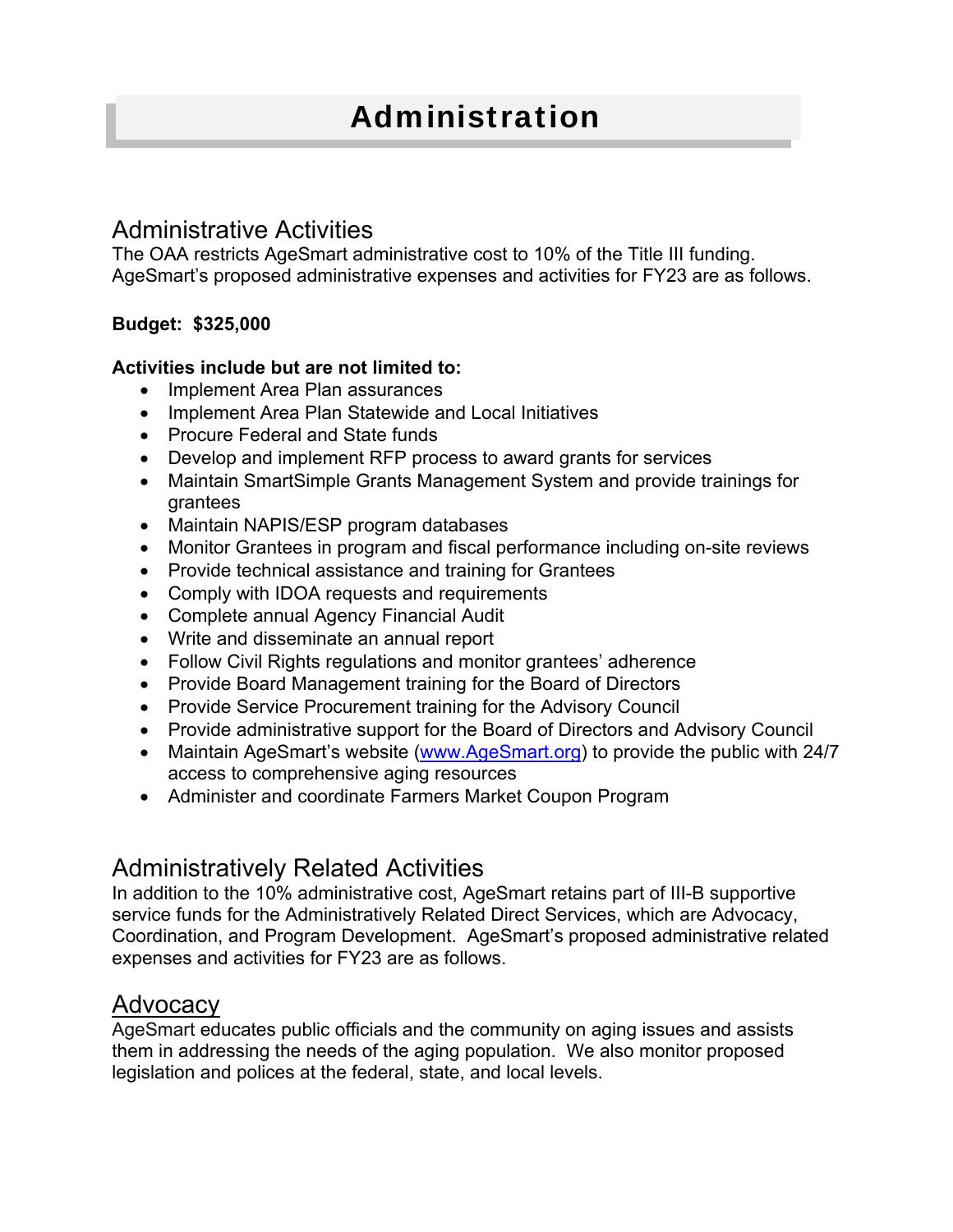## **Budget: \$93,000**

### **Activities include but are not limited to:**

- Coordinate advocacy campaigns to promote policies and services for older **Illinoisans**
- Participate in delivering policy and budget priorities to state legislators
- Participate in the National Association of Area Agencies on Aging's Policy Briefing and Capitol Hill Day; provide AAA board, Advisory Council, service providers, and the general public with advocacy alerts facilitating grassroots participation on issues of importance to seniors and persons with disabilities
- Provide legislators with information regarding constituencies including but not limited to demographics, service trends, number of consumers served to address the area's needs
- Visit legislators (2 senators, 2 congressional representatives, 9 state senators, and 7 state representatives) and stay in constant contact regarding important issues regarding beneficiaries (locally and in Springfield)
- Seek contact with 7 county boards, over 50 mayors and village presidents, 133 township and precinct supervisors
- Advisory Council hosts monthly meetings throughout the Aging Network to address advocacy issues
- Serve as a catalyst for local community elected officials who are interested in programs for their 60+ citizens and meet with them individually on multiple occasions
- Encourage the media to highlight issues pertaining to older adults and their caregivers

# **Coordination**

AgeSmart coordinates efforts with a variety of local organizations in the PSA to develop a comprehensive and coordinated system of community-based services for older adults.

## **Budget: \$51,000**

## **Activities include but are not limited to:**

- Coordinate efforts throughout AgeSmart's PSA for the Senior Health Assistance Program (SHAP) / Senior Health Insurance Program (SHIP) / MIPAA (Medicare Improvements for Patients and Providers Act) / Aging and Disability Resource Center (ADRC) / Options Counseling
- Attend numerous health and senior fairs throughout the PSA
- Participate in quarterly meetings with the CCU and CCP providers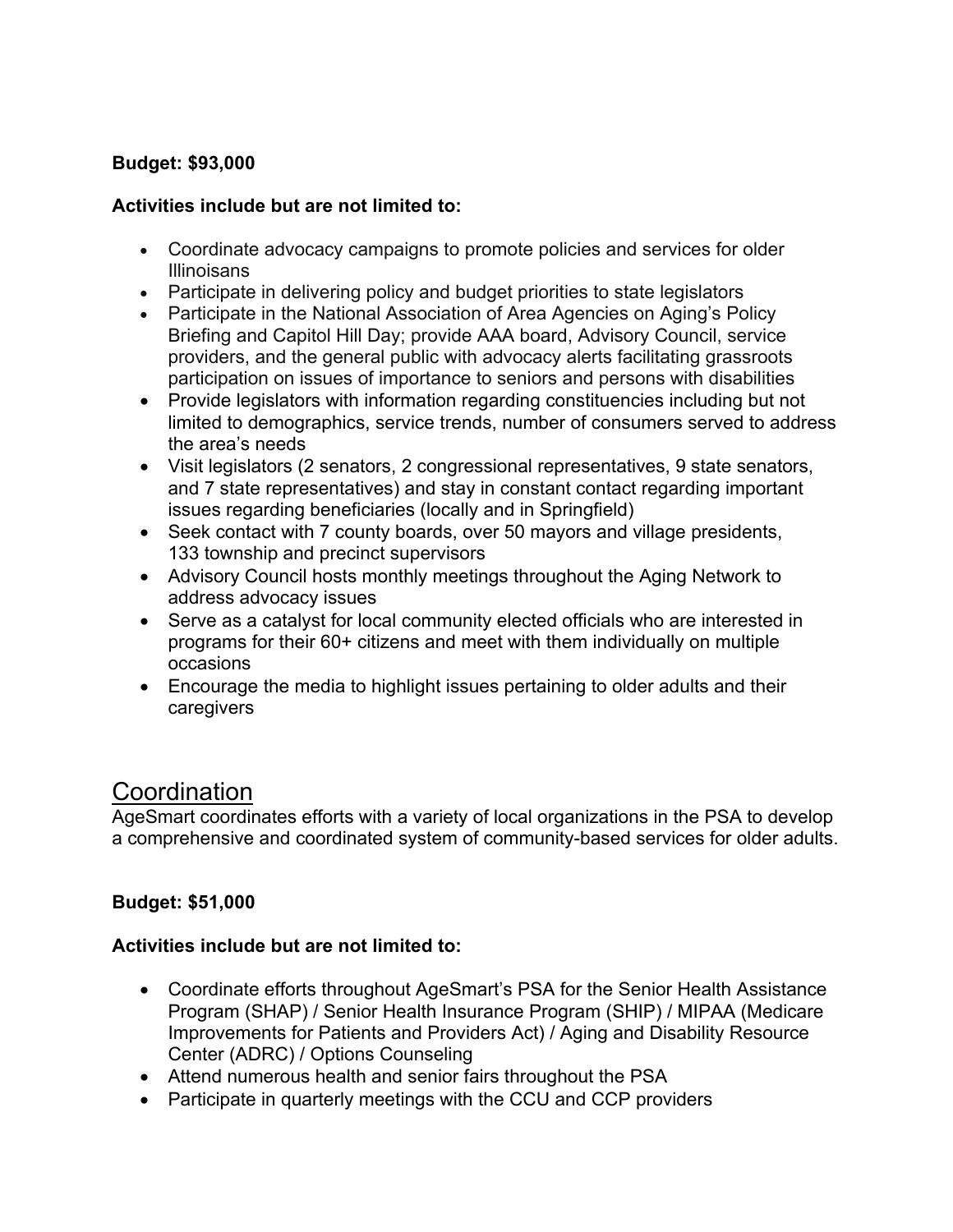- Serve as a catalyst for local community elected officials who are interested in programs for their 60+ citizens by meeting with them individually on multiple occasions
- Serve as Senior Medicare Fraud Patrol Volunteer Coordinator
- Work with local Lions Clubs to offer eye screenings
- Serve on the following state and local committees:
	- $-$  Illinois Alliance of Information & Referral Systems (AIRS)
	- $-$  Illinois Nutrition Advisory Council
	- $\equiv$  Illinois Coalition of Mental Health and Aging
	- Illinois State 211 Board
	- Southern Illinois Human Service Transportation Planning Committee (Region 9 & 11)
	- United Way of Greater St. Louis 211 Advisory Committee
	- $-$  Breakthrough Coalition Steering and Advocacy/Communication **Committees**
	- $-$  Southwestern Illinois Pioneer Coalition Leadership
	- Aging and Disabilities Resource Center Leadership Team
	- $-$  Belleville Chamber of Commerce Community Services Committee
	- Belleville Chamber of Commerce Healthcare Committee
	- $-$  St. Clair County Emergency Preparedness
	- St. Clair County Healthcare Commission
	- $-$  Southwestern Illinois College Human Services Department Advisory Council
	- O'Fallon Chamber of Commerce Healthcare and Wellness Committee
	- Older Adults Health Council
	- Madison County Mental Health Alliance
	- $-$  Madison County TRIAD
	- $-$  Southern Madison County Community Collaborative
	- St. Clair County Elder Justice Council
	- St. Clair County Suicide Prevention Alliance
	- Reveille Veterans Services Network
	- Community Engagement Network
	- St. Clair County Council of Partners
	- $-$  Tri-county Financial Fraud Coalition
	- Make Health Happen-Greater East St. Louis
	- St. Clair County Violence/Safety Committee
	- $-$  St. Louis Elder Financial Protection Multi-Disciplinary Team
	- Healthier Together St. Clair County

# Program Development

Responding to unique local needs, AgeSmart develops new programs and services that promote health and independence of older adults. Through the process of assessing community needs and analysis of the existing service system, we identify the need and develop a pilot or expand existing programs to fill the gap.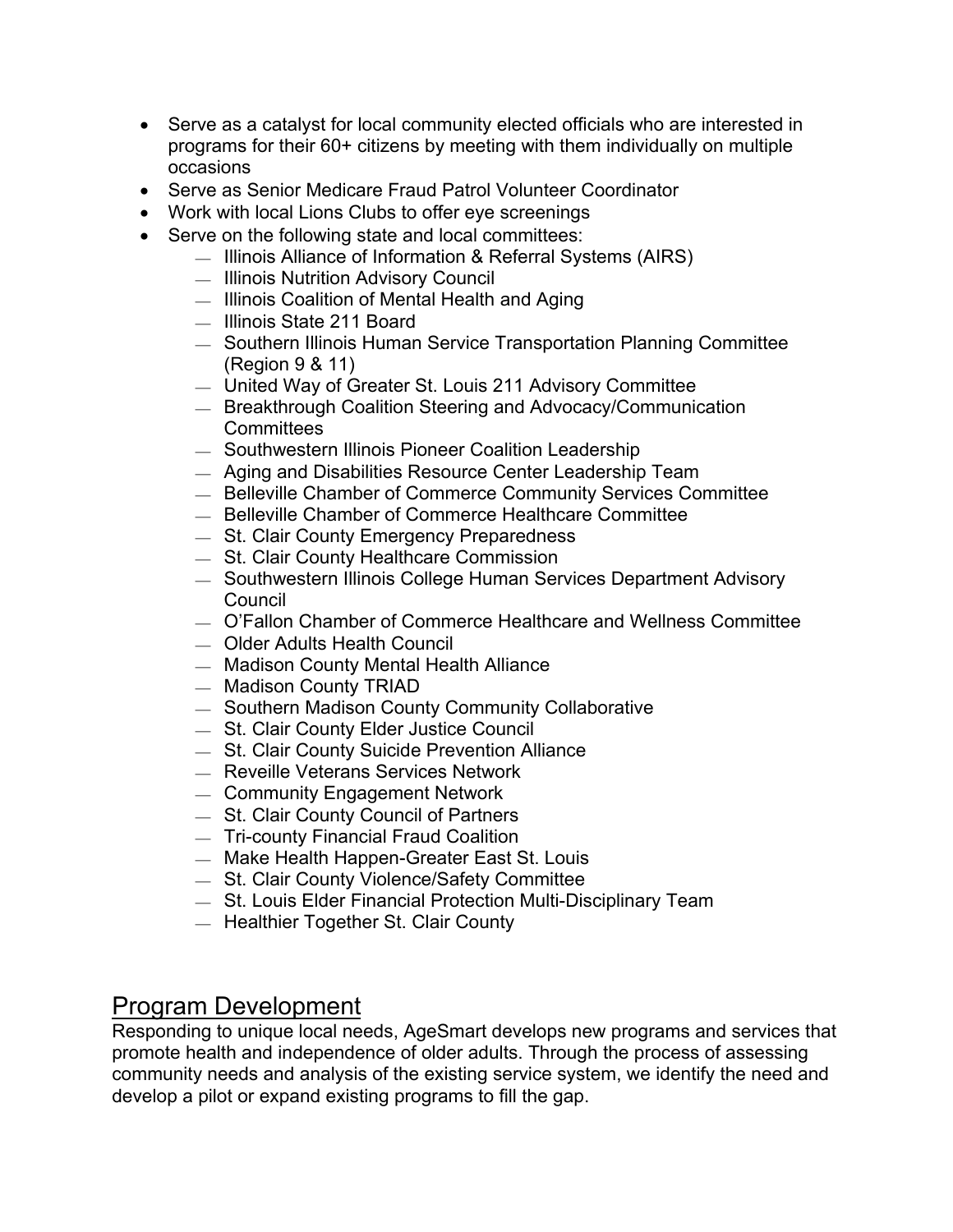## **Budget: \$93,000**

### **Activities include but are not limited to:**

- Encourage innovation through pilot programs and prototypes
- Provide grantees with training opportunities to assist in developing innovative solutions
- Develop and implement new programs
- Follow Request for Proposal procedures to procure service providers
- Utilize the Advisory Council throughout the granting process
- Participate as members on the following IDOA Councils: Nutrition, Elder Abuse, Caregiver, and Long-Term Care Ombudsman
- One staff member is certified in Federal Grants Management by Management Concepts, Inc.
- Train grantees in program, fiscal, and NAPIS reporting
- Attend Adult Protective Services and Ombudsman related trainings
- Maintain Illinois Food Service Sanitation Manager Certified staff member
- One staff member is trained as a Master Trainer for A Matter of Balance Program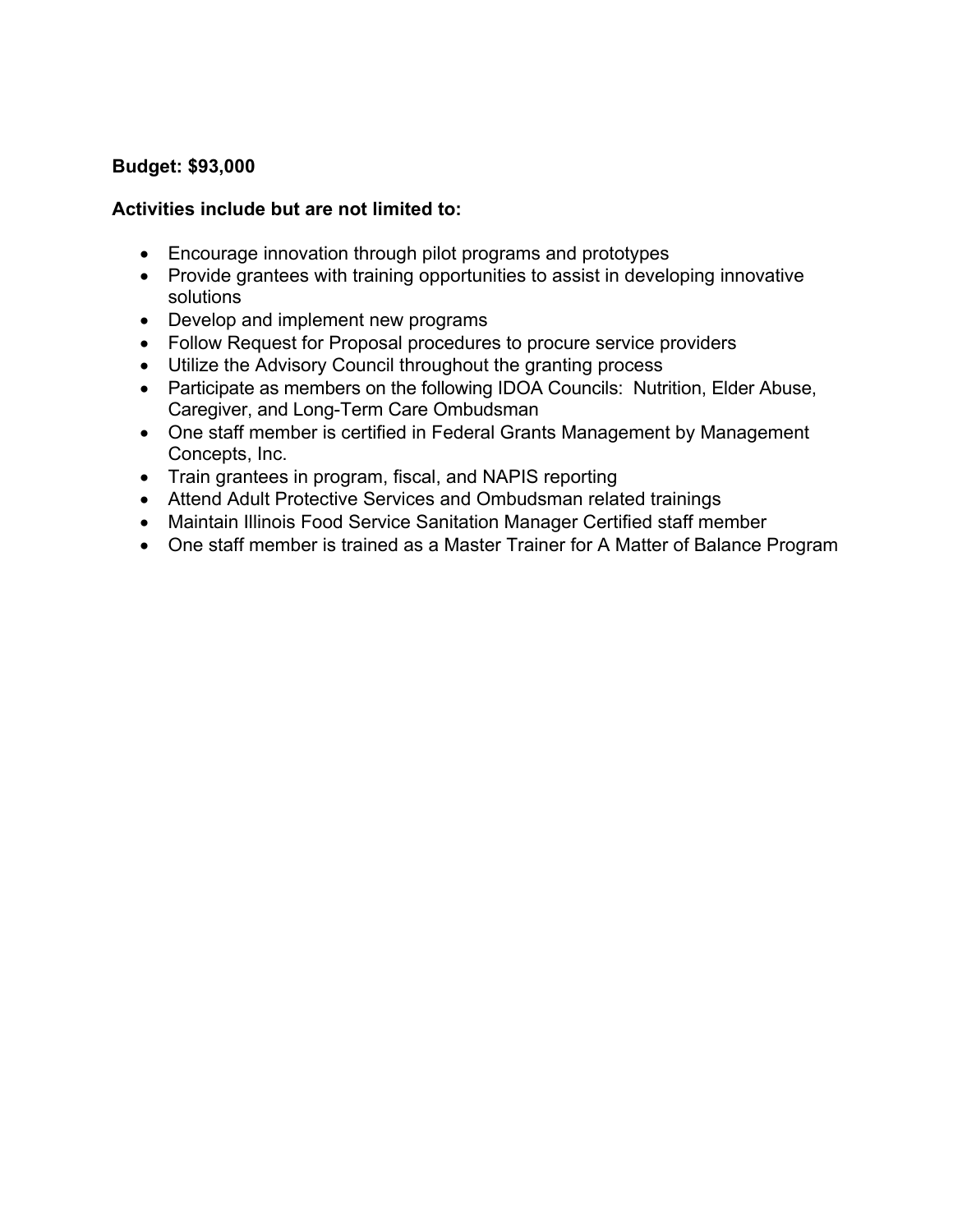# Services Directly Provided by AgeSmart

AgeSmart proposes to continue to provide III-B/E Information & Assistance, III-B Options Counseling, III-E Public Education, and Respite and requests Direct Service Waivers in order to directly provide these services in FY23.

# **III-B/III-E Information and Assistance**

AgeSmart provides area-wide Information & Assistance (I&A) and Options Counseling as a single point of entry serving older adults, their caregivers and people with disabilities in the seven-county region.

## **Synopsis of Activities**

- Provide individuals with current information on opportunities and services available
- Assess problems and capacities of older adults and caregivers
- Establish adequate follow-up procedures based on the older individual's or caregiver's needs
- Maintain a resource database for PSA 8
- Provide Aging IS and ESP technical assistance to grantees
- Utilizing warm transfer feature to connect callers to grantees and Aging Network services
- Maintain Certified Information & Referral Specialists for Aging (CIRS-A)
- Maintain AgeSmart website (www.AgeSmart.org) to provide consumers with 24/7 access to aging resources
- Provide education programs to the public

## **Justification**

AgeSmart funds eight local service providers to deliver I&A in their communities. Additionally, AgeSmart itself serves as a single point of entry responding to service requests from the entire planning and service area and beyond. The Elder Care Locator managed by the National Association of Area Agencies on Aging directs callers to their local Area Agencies for I&A. This single point of entry is necessary for older adults and caregivers not to be overwhelmed by multiple agencies and numerous phone numbers. At the same time, it is imperative that consumers find "no wrong door" when seeking information. AgeSmart's I&A service complements the area I&A efforts throughout the Aging Network with both grantees and other providers.

Expansion of Direct Service in St. Clair County. In FY21 AgeSmart planned to pilot an expansion of I&A in St. Clair County, however this was put on hold due to the COVID-19 pandemic. The expansion would include the communities of Dupo and Cahokia incorporating the service delivery model AgeSmart has been using with the NCOA Benefits Enrollment Center grant. This service delivery is based on meeting consumers where they are and following up with consumers who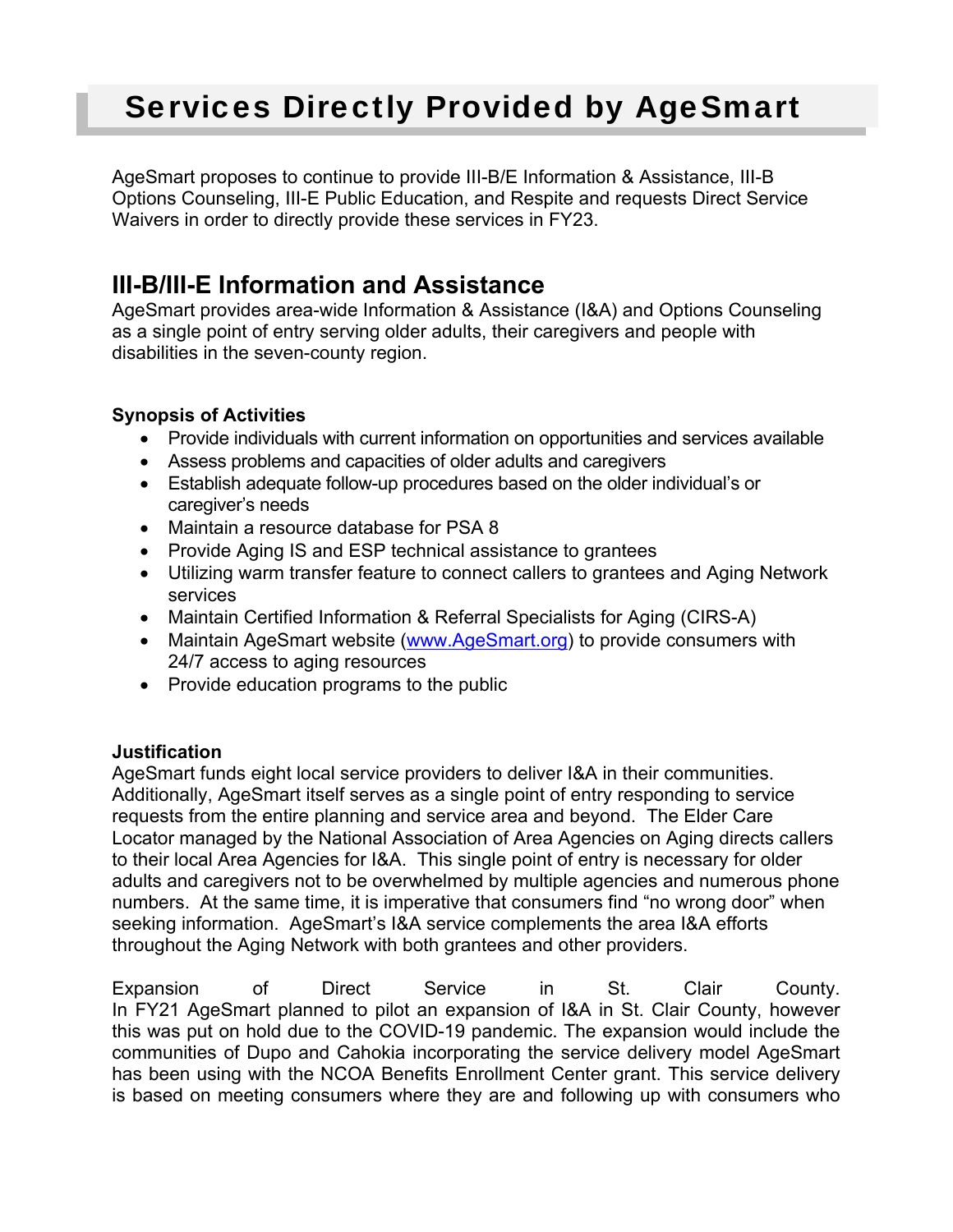inquire about one benefit but may be eligible for other services and benefits. Dupo and Cahokia have not had adequate I&A/OC services due to funding and staffing. AgeSmart is now positioned to provide these services to people in their own community.

AgeSmart's location in St. Clair County, which has nearly 40% of the region's aged 60+ and 70% of the minority population, allows AgeSmart to directly reach those with the greatest need and to serve as the information hub, providing training and technical assistance to local I&A providers. There is no other local agency for providing I&A at this capacity.

# **III-B Options Counseling**

AgeSmart provides Options Counseling services throughout the entire PSA to all persons with disabilities aged 18+ and older adults who request current long-term support services and/or persons of any age who are planning for the future regarding long term support services without regard to income or assets.

## **Synopsis of activities:**

- Outreach to all communities on the service and its value in planning
- Personal interview
- Exploration of resources
- Decision support
- Goal setting
- Links to available services
- Follow up with consumers

## **Justification**

AgeSmart is the focal point in the seven-county region for Information and Assistance services for coordination of services and training. Options Counseling forces a paradigm shift from an older medical model approach in Information and Assistance services to a person-centered model. AgeSmart is already in the position to coordinate, train, and update the existing network in this more extensive manner of delivering Information and Assistance services. As with Information and Assistance, AgeSmart's Options Counseling complements the PSA efforts in providing consumers with the best, most up-to-date information and resources.

## **Expansion of Direct Service in St. Clair County.**

In FY22 AgeSmart has expanded I&A in St. Clair County. AgeSmart has regular office hours at a location in Belleville. The expansion will also include the communities of Dupo and Cahokia incorporating the service delivery model AgeSmart has been using with the NCOA Benefits Enrollment Center Grant. This service delivery is based on meeting consumers where they are and following up with consumers who inquire about one benefit, but may be eligible for other services and benefits. Dupo and Cahokia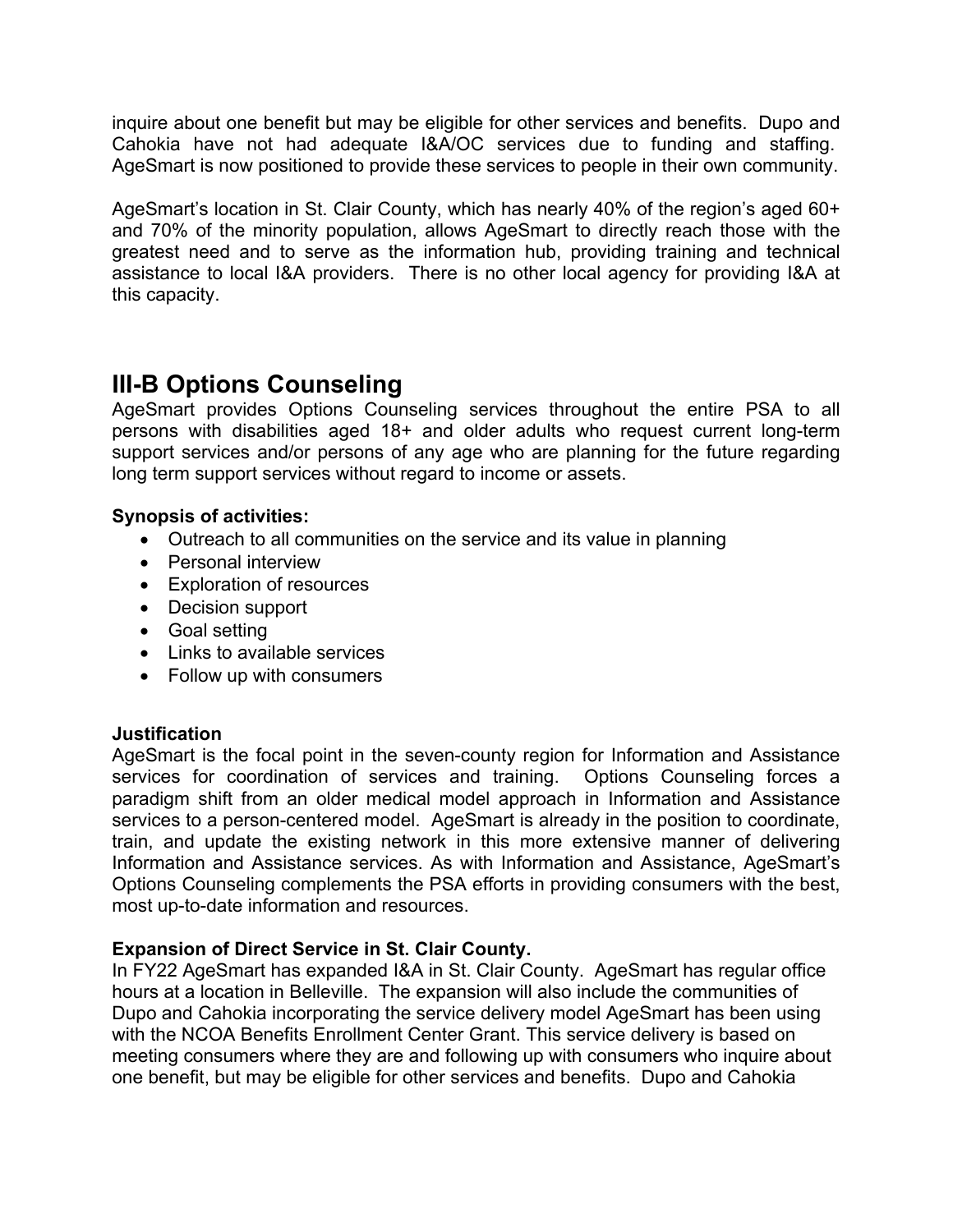have not had adequate I&A/OC services due to funding and staffing. AgeSmart is now positioned to provide these services to people in their own community.

| Program                                             | <b>Budget</b> | Projected<br><b>Persons</b> | Projected<br><b>Units</b> |
|-----------------------------------------------------|---------------|-----------------------------|---------------------------|
| Title III-B Information & Assistance                | \$60,000      | 7,500                       | 10,000                    |
| Title III-E Information & Assistance for Caregivers | \$24,000      | 2,100                       | 2,600                     |
| Title III-B Options Counseling                      | \$12,000      | 100                         | 200                       |

# **III-E Public Education**

AgeSmart provides Public Education for family caregivers of older adults in the sevencounty region. Through educational events, community presentations, and media campaigns, the program provides valuable information, resources, and support for family caregivers and encourages them to utilize available programs and services.

## **Synopsis of Activities**

- Attend local Health and Information Fairs in the communities reaching out to caregivers
- Conduct community presentations which provide information and resources as well as link caregivers to needed services and benefits
- Provide caregivers with on-the-spot access to information through the resource database and website
- Co-host the annual Surviving Caregiver Conference that is designed to educate and support caregivers
- Host the annual Aging Expo
- Use online newsletter and social media to engage public and promote Home and Community-Based Services

## **Justification**

The area has many Health & Informational Fairs that AgeSmart spends considerable staff time attending. Due to limited time and the high cost of space rental, most Grantees are not able to attend these events. AgeSmart also has the capability to have the Resource Database at the events using mobile devices. This allows us to provide on-the-spot individual assistance to caregivers. No other agency exists to fill this gap.

| Program                      | <b>Budget</b> | <b>Projected</b><br><b>Persons</b> | <b>Projected</b><br><b>Units</b> |
|------------------------------|---------------|------------------------------------|----------------------------------|
| Title III-E Public Education | \$30,000      | 550                                | 35                               |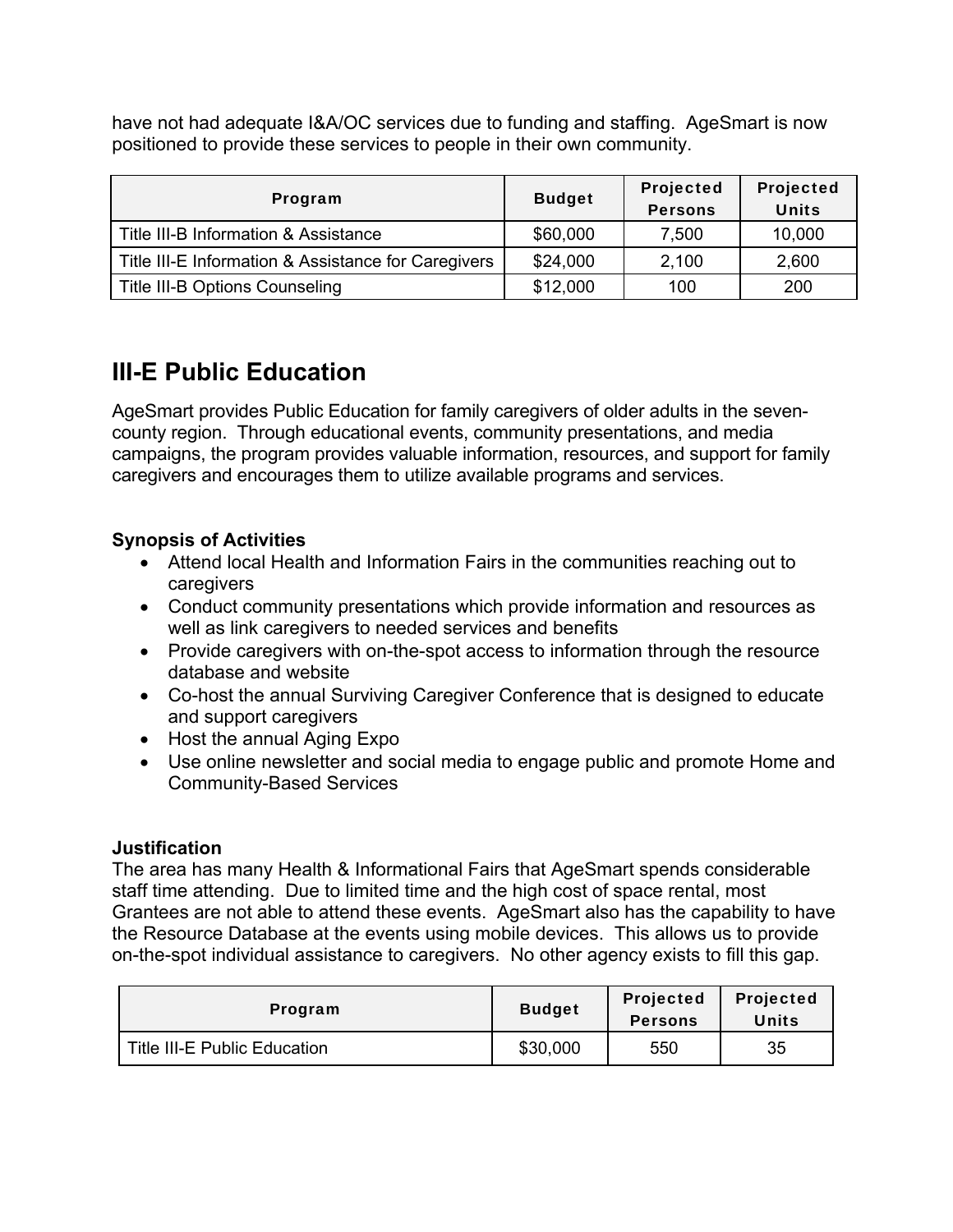# **III-E Respite**

AgeSmart administers a Respite Care Program for primary caregivers of persons aged 60 and older throughout the seven-county region. Respite Care is a short-term relief designed to provide a break from the physical and emotional stress of caregiving. The service offers caregivers the flexibility and freedom in choosing their Respite Care providers.

### **Synopsis of Activities**

- Assessments
- Verify monthly Respite Service Forms, assist in completing the form and make follow-up phone calls, if needed
- Maintain the Respite client database, tracking service utilization
- Reimburse caregivers up to \$100 per month for Respite care
- Provide caregivers with information on educational opportunities and resources to help with their caregiving

#### **Justification**

In 2002 AgeSmart funded a Respite Service Program using a community agency to provide services. This service was severely underutilized for several reasons: caregivers did not want strangers in their homes, cost did not allow for enough hours of service, service hours were not available when caregivers needed them. Efforts were made to find other agencies with the flexibility needed by caregivers, but none were found.

AgeSmart implemented a consumer-directed Respite Program Model in 2003 in response to underutilization of the service using a community agency. The consumerdirected model empowers caregivers to select the Respite Care Provider best suited to their needs and negotiate the payment amount. AgeSmart, serving as the Administrator of the program, reimburses eligible caregivers up to \$100 per month. Since implementation, the number of caregivers using Respite has significantly increased and the average cost per hour has decreased.

In FY21, 174 caregivers were provided with 17,873 hours of Respite. The number of participants remained the same as compared to FY20 and the average cost per hour was \$10.67, which is an increase of \$1.43 from FY20. In comparison, if the Community Agency Service Model had been used, the number of funded hours available would have been 3,946, which is less than 25% of actual provided hours. Cutting these costs increases the funds available to caregivers and AgeSmart is the most logical entity to provide the service directly to keep costs down. Over 90% of the budget goes directly to the program and AgeSmart retains *\$12,000* for administrative costs.

AgeSmart has expanded the use of Tailored Care (TCare), an evidence-based caregiver assessment and care plan program. TCare allows AgeSmart staff and caregivers to assess the current caregiving situation and plan for future needs which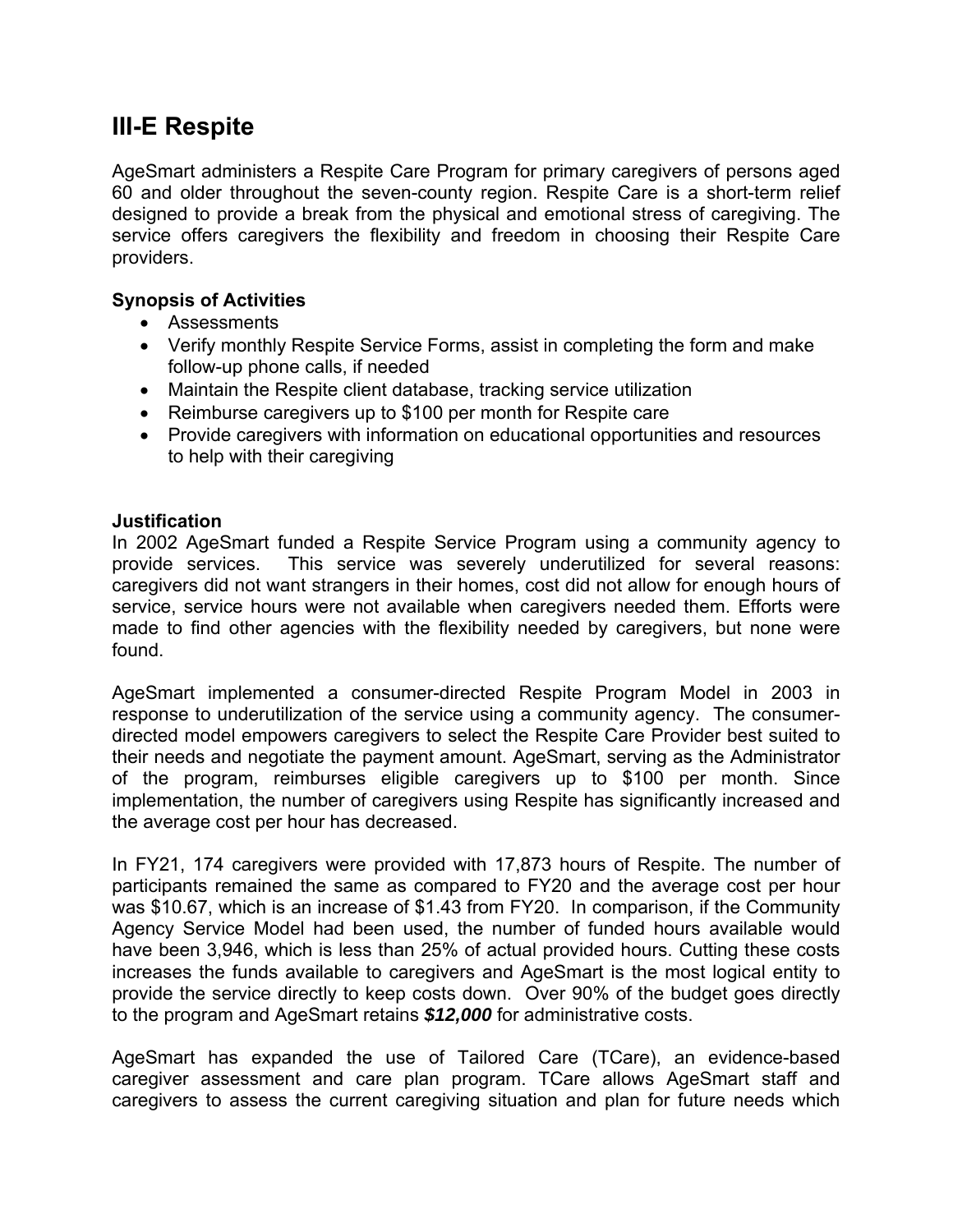helps avoid hospitalizations and skilled care placement. Since AgeSmart began funding Respite, the local Case Coordination Unit has completed all initial and annual assessments of caregivers for the program. Beginning in FY22, AgeSmart incorporated TCare into the Respite assessment. It has allowed AgeSmart to perform a holistic assessment of caregivers and assist in the development of care plans. This modification has enhanced the care management for Respite clients and strengthen the communication between AgeSmart and the participants.

| Program                    | <b>Budget</b> | <b>Projected</b><br><b>Persons</b> | <b>Projected</b><br><b>Units</b> |
|----------------------------|---------------|------------------------------------|----------------------------------|
| <b>Title III-E Respite</b> | \$175,000     | 140                                | 19,000                           |

# Home Delivered Meals

The region's nutrition programs are deeply impacted by the ongoing COVID-19 pandemic. The network has seen a significant increase in demand for home delivered meals. Our network of dedicated service providers continues to deliver meals to homebound seniors as well as and check on their well-being to help reduce feeling of isolation and loneliness.

In FY21, AgeSmart provided 584,500 home delivered meals to 5,691 homebound older adults. Over 600 congregate participants continued to receive home delivered meals during FY21. Twenty-one thousand eight hundred and thirty shelf-stable meals were provided to all home delivered meal clients. Shelf-stable meals serve as emergency meals when normal meal delivery is not feasible due to inclement weather or other emergency situations. Senior Centers were able to utilize shelf-stable meals during the center closure due to COVID-19.



Rising food and gas prices have added additional burden on the Senior Nutrition Programs. AgeSmart is closely monitoring the situation and will continue to ensure that social and economic needs of vulnerable older adults are addressed during this pandemic. As of April 2022, there is no waitlist in PSA 8.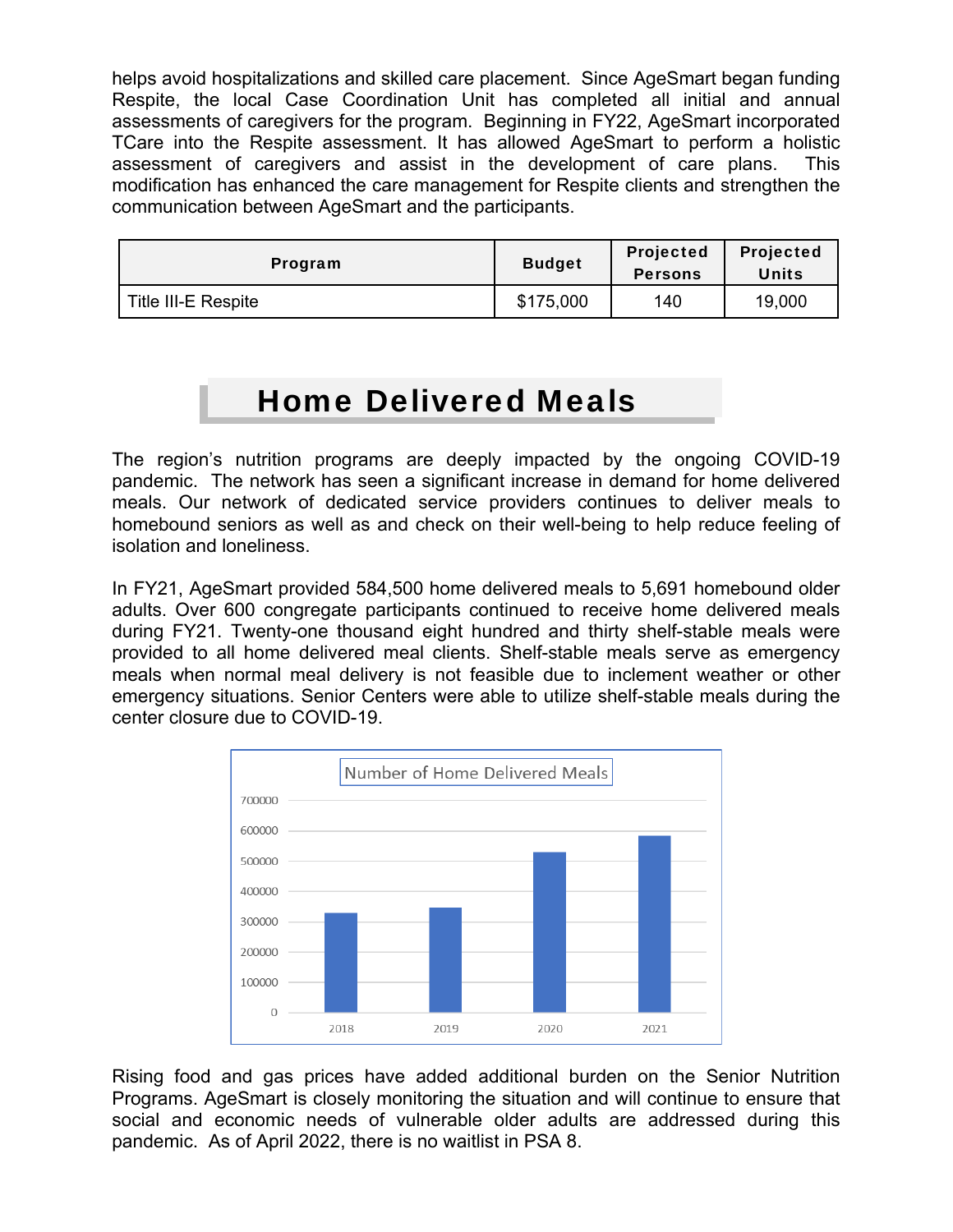

# Other Funding Possibilities

While AgeSmart's main sources of funding are the Federal Older Americans Act and Illinois General Revenue Funds, AgeSmart has made progress in securing grant funds from sources other than the Older Americans Act to enhance current programs and develop new programs. The Advisory Council has an active Outreach & Development Committee to assist in accessing additional funds. Possible funding sources for AgeSmart include the following.

#### The Development Association for the Aging

**AgeSmart** 

The Development Association for the Aging (DAA) was created as a response to dwindling State and Federal Funds. The DAA is organized exclusively for charitable, educational, religious, or scientific purposes as a nonprofit organization to support the efforts of AgeSmart. The primary purpose of the DAA is to offer and provide support to older persons and the families of older persons, as well as to agencies serving these populations. The region will see services for older adults increase and programs to be enhanced as the DAA grows and develops. The DAA is managed by a volunteer board of directors and currently employs no staff. Since FY11, DAA has provided nearly 1,300 home delivered meals to older adults who would otherwise have been denied the service due to lack of funding. DAA also provided over \$5,000 of emergency funds for older adults in need.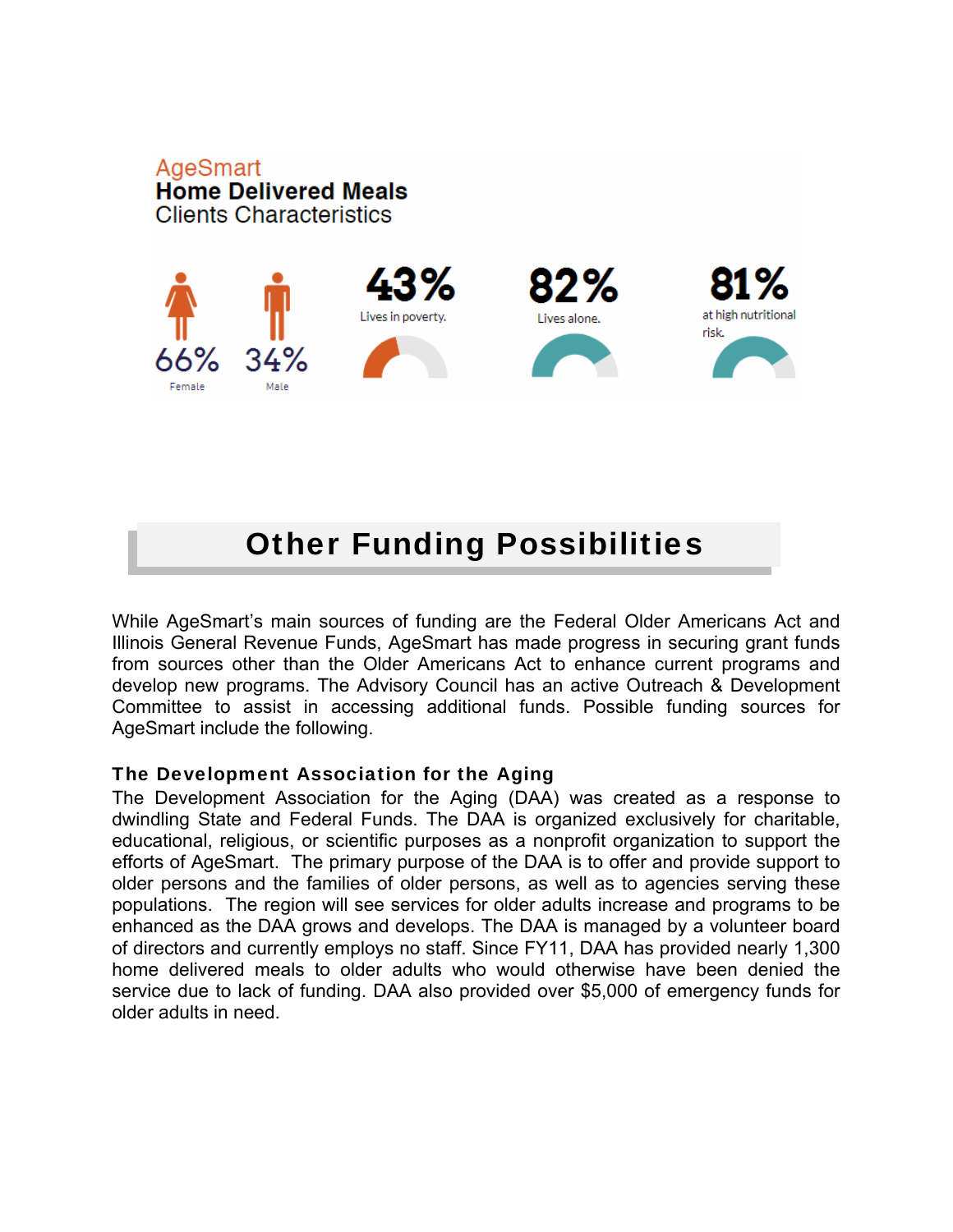# Changes in Funding

For the purpose of this document, the FY23 Governor's proposed budget is used to estimate the funding level. When the actual funding allocation is received, AgeSmart will adjust in a way that causes the least disruption to services.

### Funding Increase

Should the amount of Federal or State funding increase during the FY23 funding cycle:

- AgeSmart's Board of Directors will determine the services and funding level based on the needs of the communities
- Considering greatest needs, any increases in funding by a specific title may be used to expand/enhance existing services, to fund new pilot programs, and/or to offer innovative grants.

### Funding Decrease

Should the amount of Federal or State funding decrease during the FY23 funding cycle:

- Decreases will come from the effected title.
- AgeSmart will revise the service priorities and appropriately adjust the funding to the services so that reduction of the funding will cause the least amount of harm to the consumers.

The following pages demonstrate estimated revenues and expenses for FY23. This projection is subject to change based on changes to funding levels if there is a sequestration or other budgetary impact from the Federal or State government.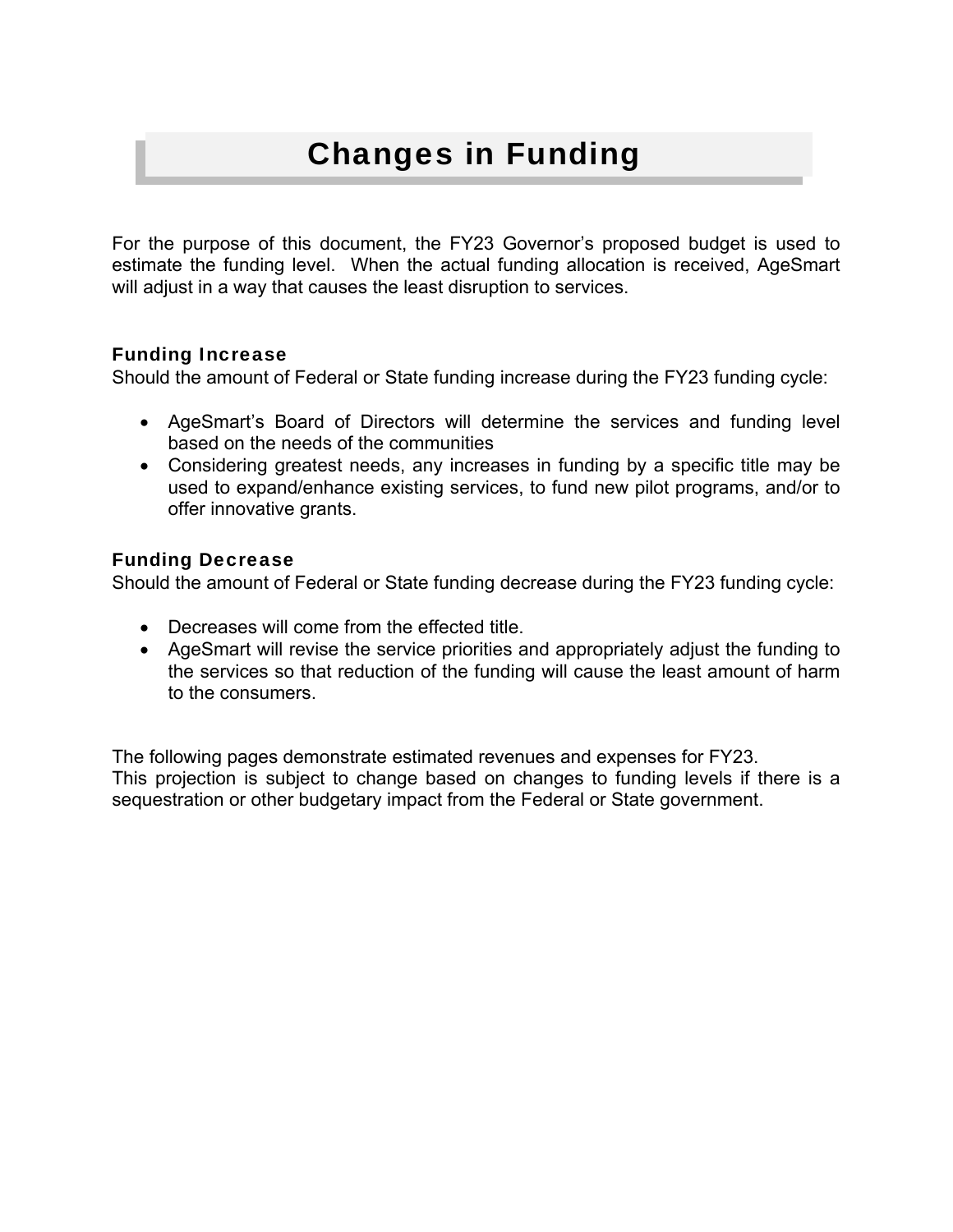# FY23 Projected Revenues and Expenses

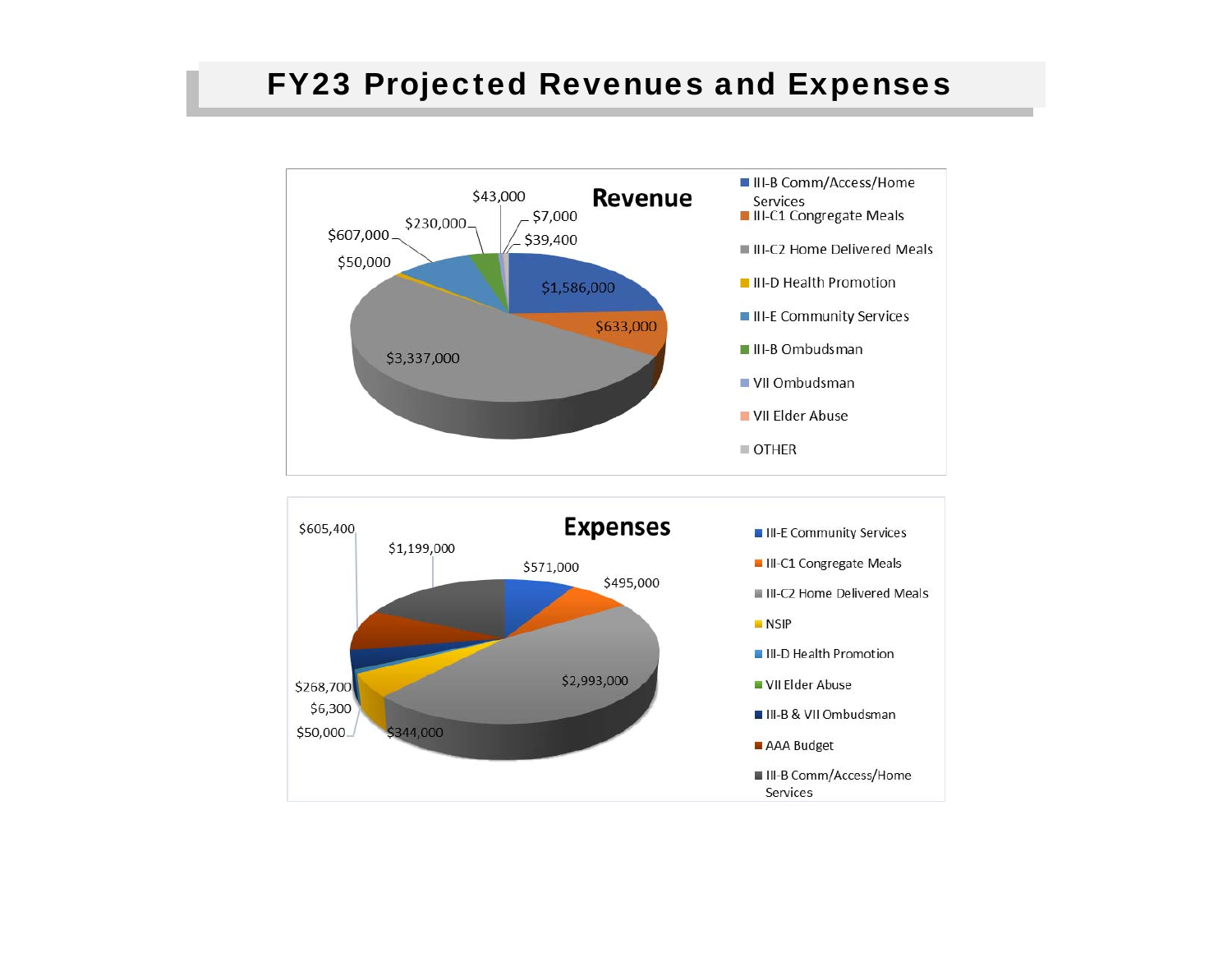# Revenues and Expenses Projected for FY23

|                        |             |            |           |        |             |                | VII        |         |              |              |
|------------------------|-------------|------------|-----------|--------|-------------|----------------|------------|---------|--------------|--------------|
| <b>SOURCE</b>          | <b>IIIB</b> | $IIIC-1$   | $IIIC-2$  | IIID   | <b>IIIE</b> | <b>III OMB</b> | <b>OMB</b> | VII ELD | <b>OTHER</b> | <b>TOTAL</b> |
| <b>ALLOCATIONS</b>     | 656,000     | 858,000    | 505,000   | 48,000 | 343,000     | 44,000         | 43,000     | 7,000   |              | 2,504,000    |
| <b>TRANSFERS</b>       | 25,000      | $-250,000$ | 200,000   |        |             | 25,000         |            |         |              |              |
| <b>STATE FUNDS</b>     | 880,000     |            | 2,263,000 |        | 254,000     | 161,000        |            |         | 39,400       | 3,597,400    |
| <b>NSIP</b>            |             |            | 344,000   |        |             |                |            |         |              | 344,000      |
| <b>CARRYOVER</b>       | 25,000      | 25,000     | 25,000    | 2,000  | 10,000      |                |            |         |              | 87,000       |
| <b>TOTAL AVAILABLE</b> | ,586,000    | 633,000    | 3,337,000 | 50,000 | 607,000     | 230,000        | 43,000     | 7,000   | 39,400       | 6,532,400    |

# Revenues Projected for FY23

| <b>Title</b>     | <b>Older Americans Act Programs</b>                                                                                                                                   |
|------------------|-----------------------------------------------------------------------------------------------------------------------------------------------------------------------|
| III <sub>B</sub> | Transportation, Assisted Transportation, Information & Assistance, Options Counseling, Legal, and Residential<br>Repair & Renovation, Health Screening, Counseling    |
| $IIIC-1$         | <b>Congregate Meals</b>                                                                                                                                               |
| $IIIC-2$         | <b>Home Delivered Meals</b>                                                                                                                                           |
| III D            | <b>Health Promotion Programs</b>                                                                                                                                      |
| III E            | Caregivers & Grandparents Raising Grandchildren Services – Information & Assistance, Public Education,<br>Case Management, Legal, Counseling, Respite and Gap Filling |
| <b>III OMB</b>   | Ombudsman                                                                                                                                                             |
| <b>VII OMB</b>   | Ombudsman                                                                                                                                                             |
| <b>VIII ELD</b>  | <b>Adult Protective Services</b>                                                                                                                                      |